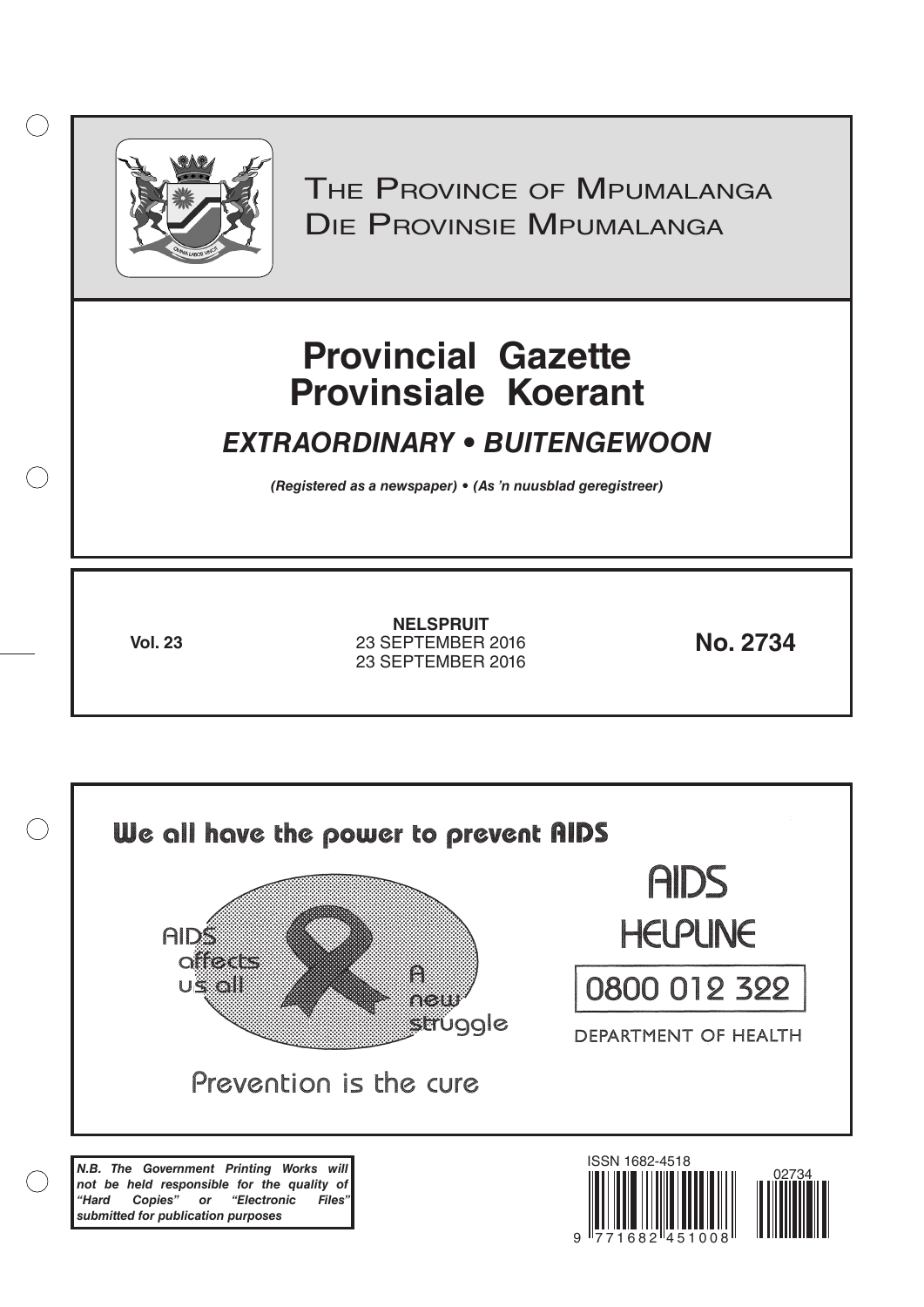This gazette is also available free online at **www.gpwonline.co.za**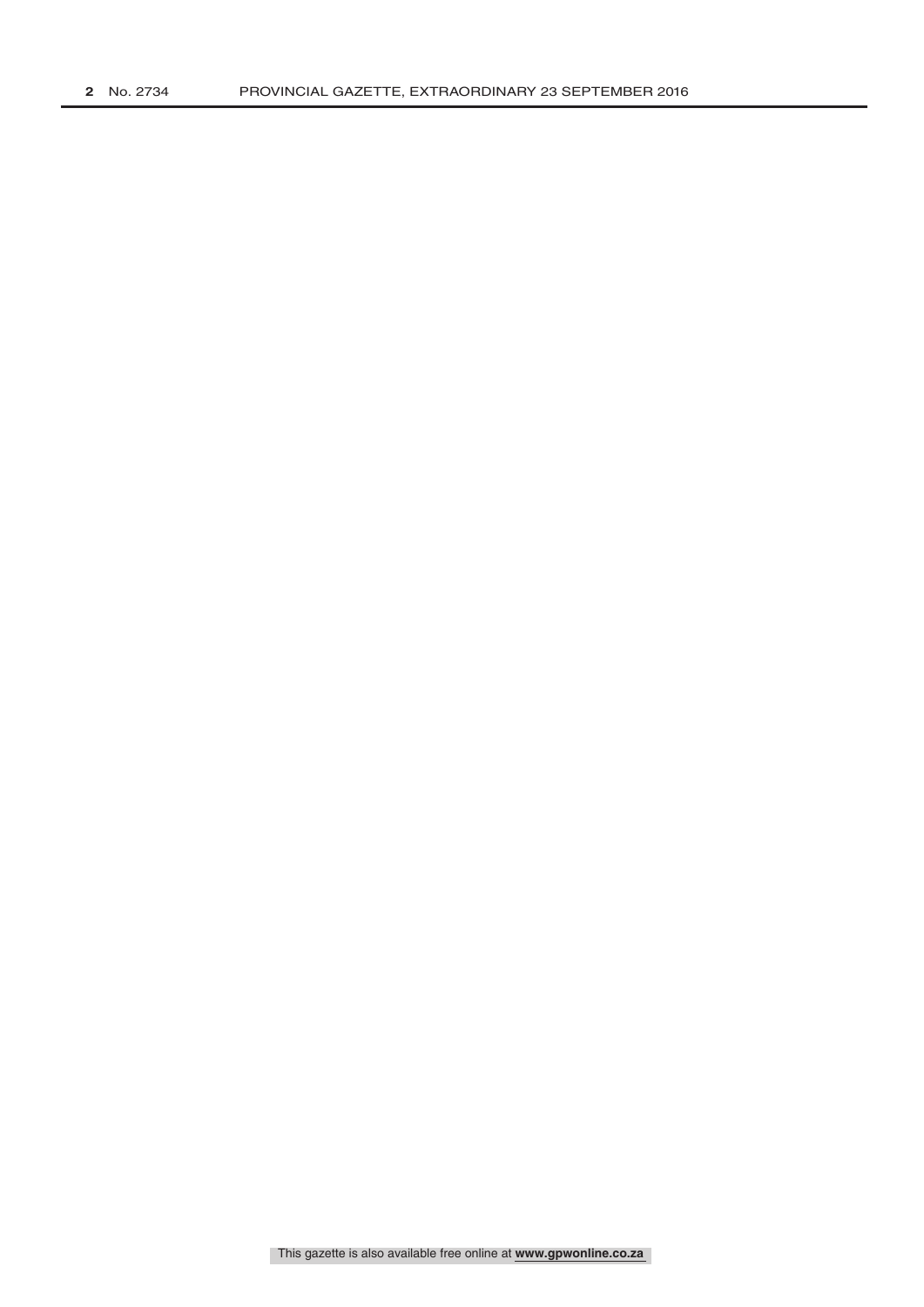# **IMPORTANT NOTICE:**

**The GovernmenT PrinTinG Works Will noT be held resPonsible for any errors ThaT miGhT occur due To The submission of incomPleTe / incorrecT / illeGible coPy.**

**no fuTure queries Will be handled in connecTion WiTh The above.**

# **CONTENTS**

#### **GENERAL NOTICE**

|  | 131 Mpumalanga Liquor Licensing Act, 2006 (Act No. 5 of 2006) : Notice of applications for liquor licences in terms of section 35 10 |    |
|--|--------------------------------------------------------------------------------------------------------------------------------------|----|
|  |                                                                                                                                      | 10 |
|  |                                                                                                                                      |    |
|  |                                                                                                                                      | 16 |
|  | 132 Mpumalanga Liquor Licensing Act, 2006 (Act No. 5 of 2006) : Notice of applications for transfer of liquor licences in terms of   | 18 |
|  |                                                                                                                                      | 18 |
|  |                                                                                                                                      | 18 |

# **LIST OF TARIFF RATES** FOR PUBLICATION OF LIQUOR NOTICES

**COMMENCEMENT: 1 APRIL 2016**

| <b>Pricing for Fixed Price Notices</b>                     |                      |  |  |  |  |
|------------------------------------------------------------|----------------------|--|--|--|--|
| <b>Notice Type</b>                                         | <b>New Price (R)</b> |  |  |  |  |
| Application for Liquor Licence - National                  | 150.00               |  |  |  |  |
| Application for Transfer of Liquor License - National      | 150.00               |  |  |  |  |
| Application for Liquor Licence - Gauteng                   | 150.00               |  |  |  |  |
| Application for Liquor Licence - Mpumalanga                | 150.00               |  |  |  |  |
| Application for Transfer of Liquor License - Mpumalanga    | 150.00               |  |  |  |  |
| Application for Liquor Licence - Northern Cape             | 150.00               |  |  |  |  |
| Application for Transfer of Liquor License - Northern Cape | 150.00               |  |  |  |  |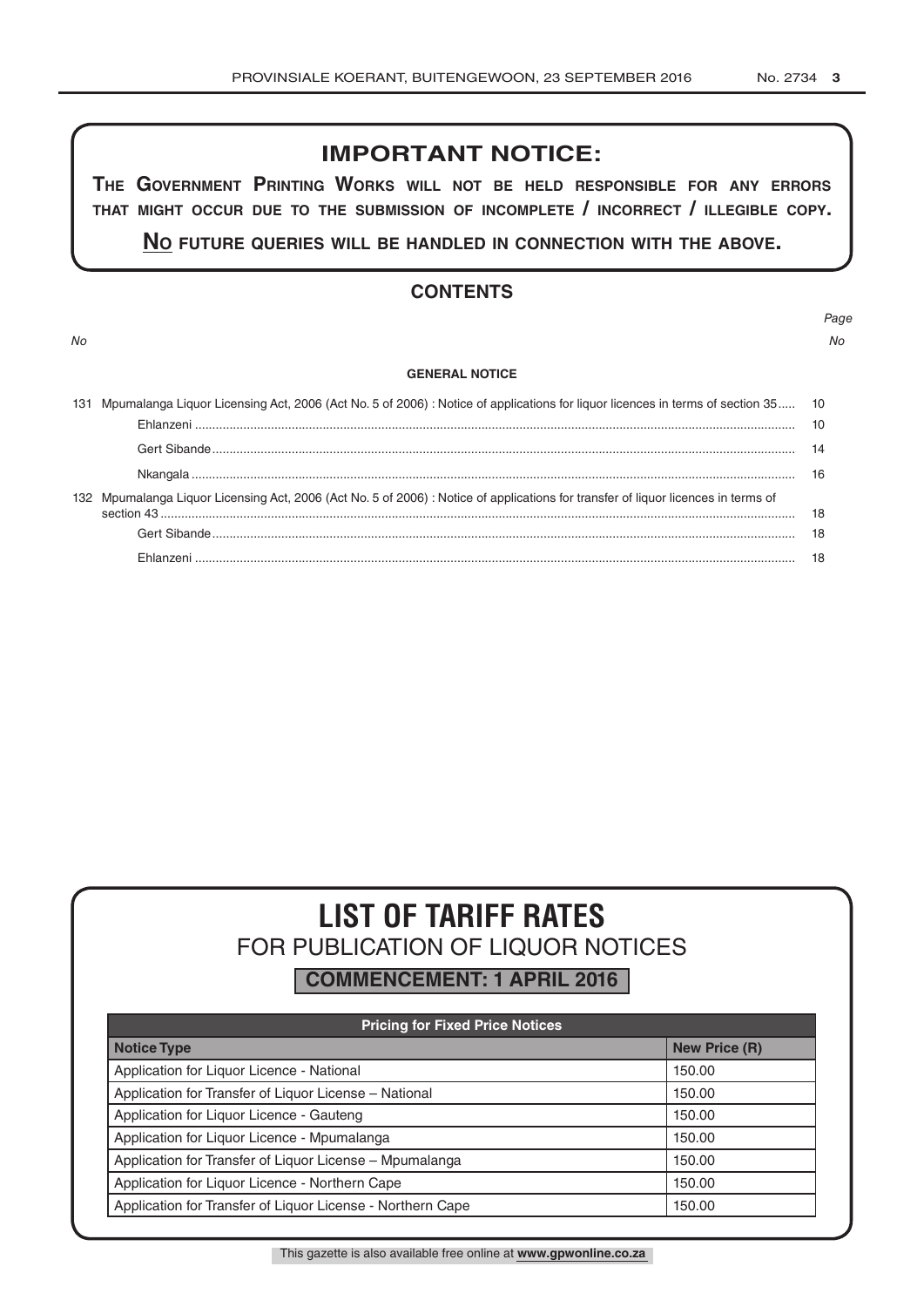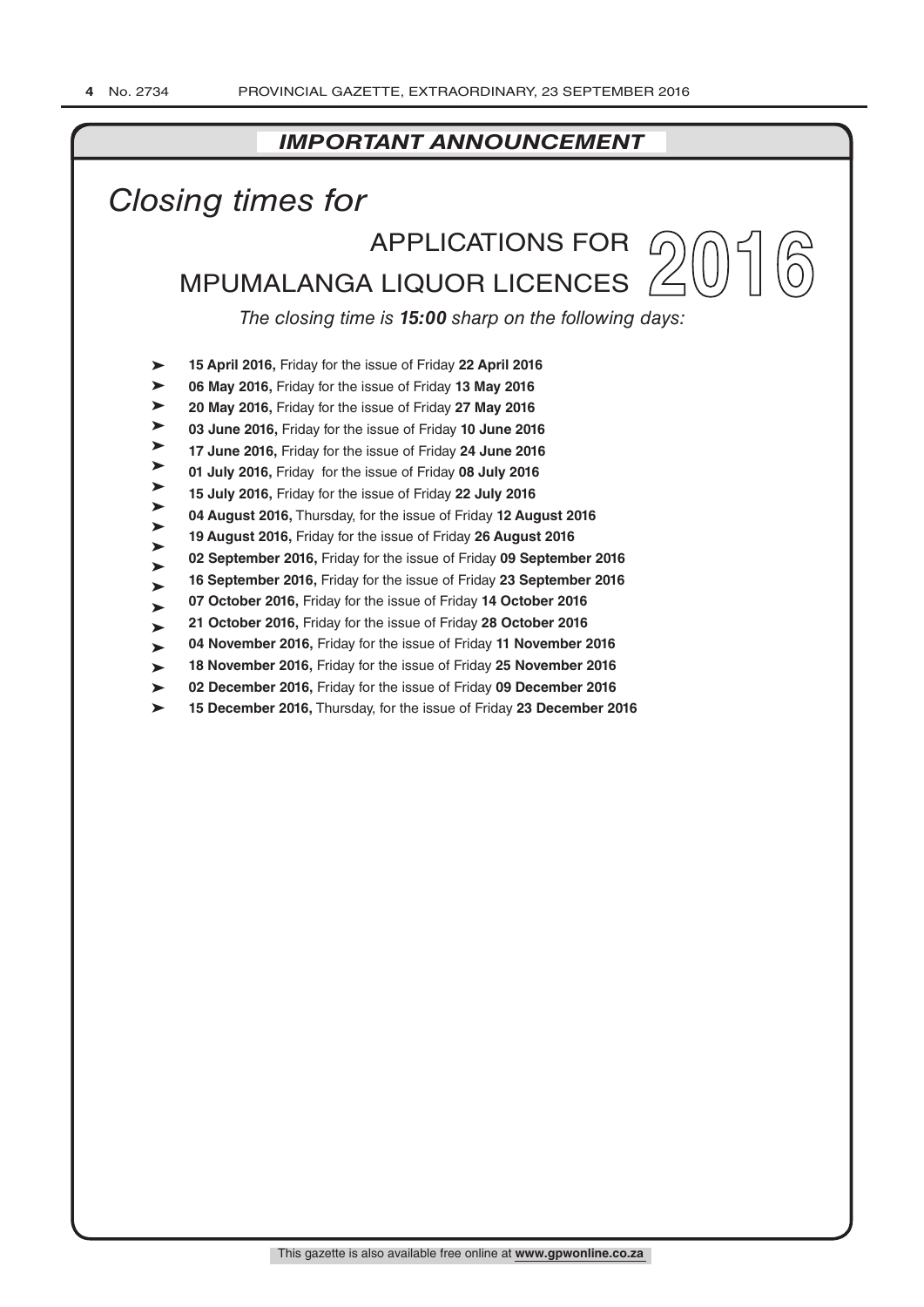The **Government Printing Works** (**GPW**) has established rules for submitting notices in line with its electronic notice processing system, which requires the use of electronic *Adobe* Forms. Please ensure that you adhere to these guidelines when completing and submitting your notice submission.

# **Closing Times for ACCepTAnCe of noTiCes**

- 1. The *Government Gazette* and *Government Tender Bulletin* are weekly publications that are published on Fridays and the closing time for the acceptance of notices is strictly applied according to the scheduled time for each gazette.
- 2. Please refer to the Submission Notice Deadline schedule in the table below. This schedule is also published online on the Government Printing works website www.gpwonline.co.za

All re-submissions will be subject to the standard cut-off times. **All notices received after the closing time will be rejected**.

| <b>Government Gazette Type</b>                   | <b>Publication</b><br><b>Frequency</b> | <b>Publication Date</b>                              | <b>Submission Deadline</b>                              | <b>Cancellations Deadline</b>                   |
|--------------------------------------------------|----------------------------------------|------------------------------------------------------|---------------------------------------------------------|-------------------------------------------------|
| <b>National Gazette</b>                          | Weekly                                 | Friday                                               | Friday 15h00 for next Friday                            | Tuesday, 12h00 - 3 days<br>prior to publication |
| <b>Regulation Gazette</b>                        | Weekly                                 | Friday                                               | Friday 15h00, to be published<br>the following Friday   | Tuesday, 12h00 - 3 days<br>prior to publication |
| <b>Petrol Price Gazette</b>                      | As required                            | First Wednesday of<br>the month                      | One week before publication                             | 3 days prior to<br>publication                  |
| <b>Road Carrier Permits</b>                      | Weekly                                 | Friday                                               | Thursday 15h00, to be<br>published the following Friday | 3 days prior to<br>publication                  |
| Unclaimed Monies (justice,<br>labour or lawyers) | January / As<br>required<br>2 per year | Any                                                  | 15 January / As required                                | 3 days prior to<br>publication                  |
| Parliament (acts, white paper,<br>green paper)   | As required                            | Any                                                  |                                                         | 3 days prior to<br>publication                  |
| <b>Manuals</b>                                   | As required                            | Any                                                  | <b>None</b>                                             | <b>None</b>                                     |
| <b>State of Budget</b><br>(National Treasury)    | Monthly                                | Any                                                  | 7 days prior to publication                             | 3 days prior to<br>publication                  |
| Legal Gazettes A, B and C                        | Weekly                                 | Friday                                               | One week before publication                             | Tuesday, 12h00 - 3 days<br>prior to publication |
| <b>Tender Bulletin</b>                           | Weekly                                 | Friday                                               | Friday 15h00 for next Friday                            | Tuesday, 12h00 - 3 days<br>prior to publication |
| Gauteng                                          | Weekly                                 | Wednesday                                            | Two weeks before publication                            | 3 days after submission<br>deadline             |
| <b>Eastern Cape</b>                              | Weekly                                 | Monday                                               | One week before publication                             | 3 days prior to<br>publication                  |
| Northern Cape                                    | Weekly                                 | Monday                                               | One week before publication                             | 3 days prior to<br>publication                  |
| <b>North West</b>                                | Weekly                                 | Tuesday                                              | One week before publication                             | 3 days prior to<br>publication                  |
| KwaZulu-Natal                                    | Weekly                                 | Thursdav                                             | One week before publication                             | 3 days prior to<br>publication                  |
| Limpopo                                          | Weekly                                 | Friday                                               | One week before publication                             | 3 days prior to<br>publication                  |
| Mpumalanga                                       | Weekly                                 | Friday                                               | One week before publication                             | 3 days prior to<br>publication                  |
| <b>Gauteng Liquor License</b><br>Gazette         | Monthly                                | Wednesday before<br>the First Friday of the<br>month | Two weeks before publication                            | 3 days after submission<br>deadline             |
| Northern Cape Liguor License<br>Gazette          | Monthly                                | First Friday of the<br>month                         | Two weeks before publication                            | 3 days after submission<br>deadline             |
| National Liquor License Gazette                  | <b>Monthly</b>                         | First Friday of the<br>month                         | Two weeks before publication                            | 3 days after submission<br>deadline             |
| Mpumalanga Liquor License<br>Gazette             | 2 per month                            | Second & Fourth<br>Friday                            | One week before                                         | 3 days prior to<br>publication                  |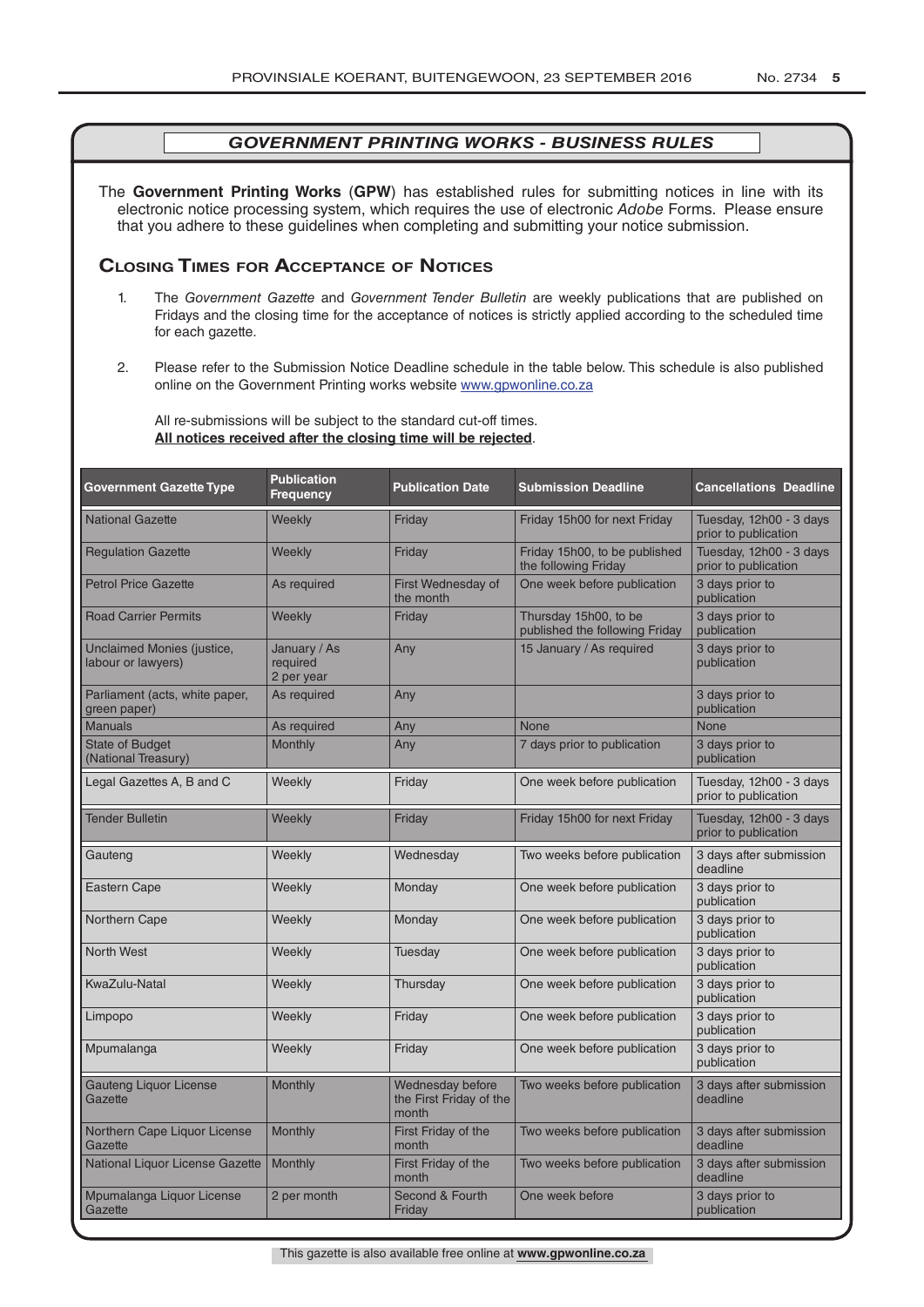# **NOTICE SUBMISSION PROCESS**

- 3. Download the latest *Adobe* form, for the relevant notice to be placed, from the **Government Printing Works** website www.gpwonline.co.za.
- 4. The *Adobe* form needs to be completed electronically using *Adobe Acrobat* / *Acrobat Reader*. Only electronically completed *Adobe* forms will be accepted. No printed, handwritten and/or scanned *Adobe* forms will be accepted.
- 5. The completed electronic *Adobe* form has to be submitted via email to submit.egazette@gpw.gov.za. The form needs to be submitted in its original electronic *Adobe* format to enable the system to extract the completed information from the form for placement in the publication.
- 6. Each notice submission should be sent as a single email. The email should contain **all documentation relating to a particular notice submission**, each as a separate attachment:
	- 6.1. Electronically completed *Adobe* form, specific to the type of notice that is to be placed.
		- 6.1.1. For National *Government Gazette* or *Provincial Gazette* notices, the notices must be accompanied by an electronic Z95 or Z95Prov *Adobe* form
		- 6.1.2. The notice content (body copy) **MUST** be a separate attachment.
	- 6.2. Proof of Payment / Purchase Order: **Government Printing Works** account customer must include a copy of their Purchase Order*.* **Non**-**Government Printing Works** account customer needs to submit the proof of payment for the notice
	- 6.3. Where separate notice content is applicable (Z95, Z95 Prov and TForm 3, it should also be attached as a separate attachment. (See specifications below, point 11).
	- 6.4. Any additional notice information if applicable.
- 7. The electronic *Adobe* form will be taken as the primary source for the notice information to be published. Instructions that are on the email body or covering letter that contradicts the notice form content will not be considered. The information submitted on the electronic *Adobe* form will be published as-is.
- 8. To avoid duplicated publication of the same notice and double billing, Please submit your notice **ONLY ONCE.**
- 9. Notices brought to **GPW** by "walk-in" customers on electronic media can only be submitted in *Adobe* electronic form format. All "walk-in" customers with notices that are not on electronic *Adobe* forms will be routed to the Contact Centre where they will be assisted to complete the forms in the required format.
- 10. Should a customer submit a bulk submission of hard copy notices delivered by a messenger on behalf of any organisation e.g. newspaper publisher, the messenger will be referred back to the sender as the submission does not adhere to the submission rules.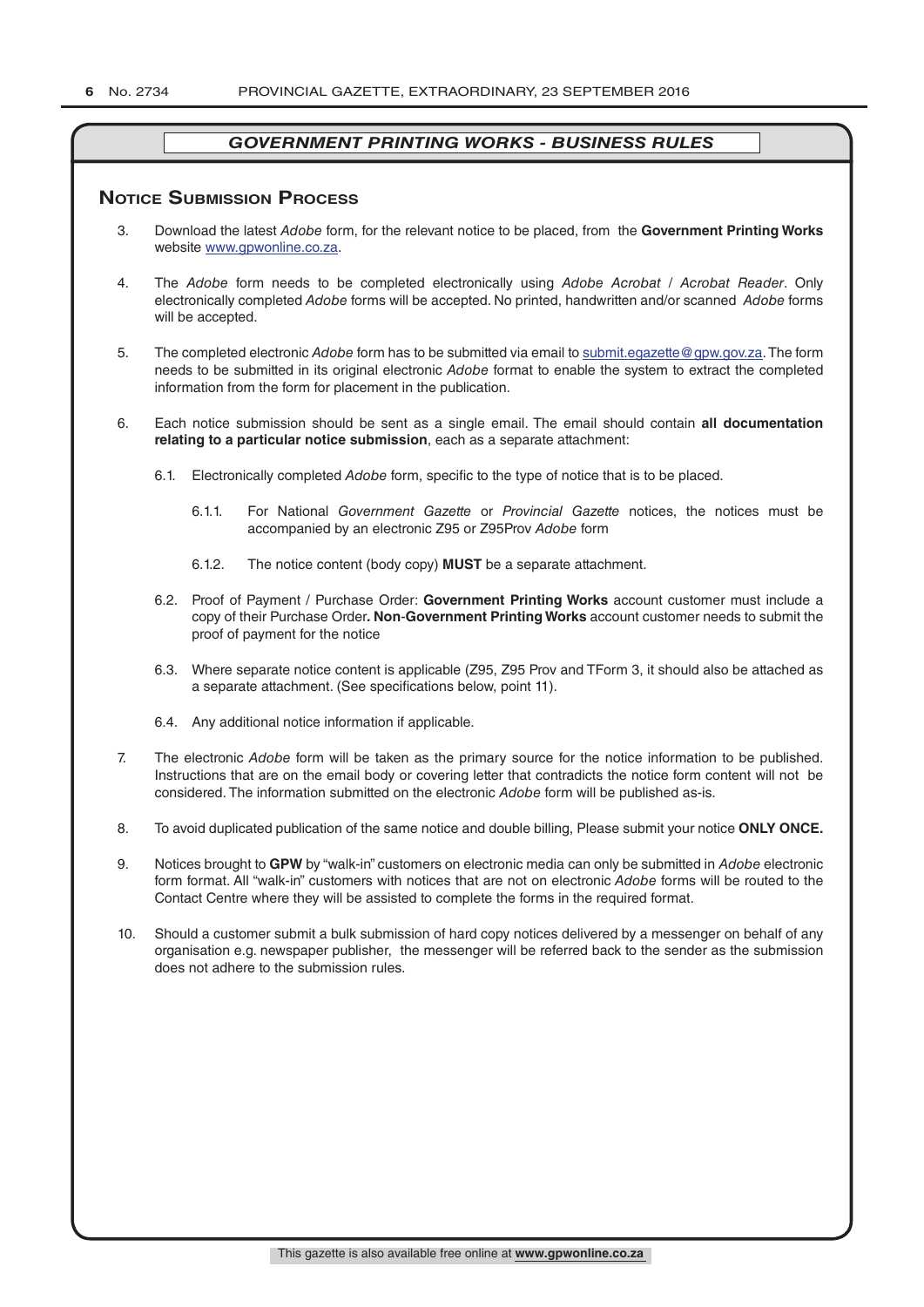# **COPY (SEPARATE NOTICE CONTENT DOCUMENT)**

- 11. Where the copy is part of a separate attachment document for Z95, Z95Prov and TForm03
	- 11.1. Copy of notices must be supplied in a separate document and may not constitute part of any covering letter, purchase order, proof of payment or other attached documents.

The content document should contain only one notice. (You may include the different translations of the same notice in the same document).

11.2. The notice should be set on an A4 page, with margins and fonts set as follows:

Page size  $=$  A4 Portrait with page margins: Top  $=$  40mm, LH/RH  $=$  16mm, Bottom  $=$  40mm; Use font size: Arial or Helvetica 10pt with 11pt line spacing;

Page size = A4 Landscape with page margins: Top = 16mm, LH/RH = 40mm, Bottom = 16mm; Use font size: Arial or Helvetica 10pt with 11pt line spacing;

### **CAnCellATions**

- 12. Cancellation of notice submissions are accepted by **GPW** according to the deadlines stated in the table above in point 2. Non-compliance to these deadlines will result in your request being failed. Please pay special attention to the different deadlines for each gazette. Please note that any notices cancelled after the cancellation deadline will be published and charged at full cost.
- 13. Requests for cancellation must be sent by the original sender of the notice and must accompanied by the relevant notice reference number (N-) in the email body.

#### **AmenDmenTs To noTiCes**

14. With effect from 01 October 2015, **GPW** will not longer accept amendments to notices. The cancellation process will need to be followed according to the deadline and a new notice submitted thereafter for the next available publication date.

#### **REJECTIONS**

- 15. All notices not meeting the submission rules will be rejected to the customer to be corrected and resubmitted. Assistance will be available through the Contact Centre should help be required when completing the forms. (012-748 6200 or email info.egazette@gpw.gov.za). Reasons for rejections include the following:
	- 15.1. Incorrectly completed forms and notices submitted in the wrong format, will be rejected.
	- 15.2. Any notice submissions not on the correct *Adobe* electronic form, will be rejected.
	- 15.3. Any notice submissions not accompanied by the proof of payment / purchase order will be rejected and the notice will not be processed.
	- 15.4. Any submissions or re-submissions that miss the submission cut-off times will be rejected to the customer. The Notice needs to be re-submitted with a new publication date.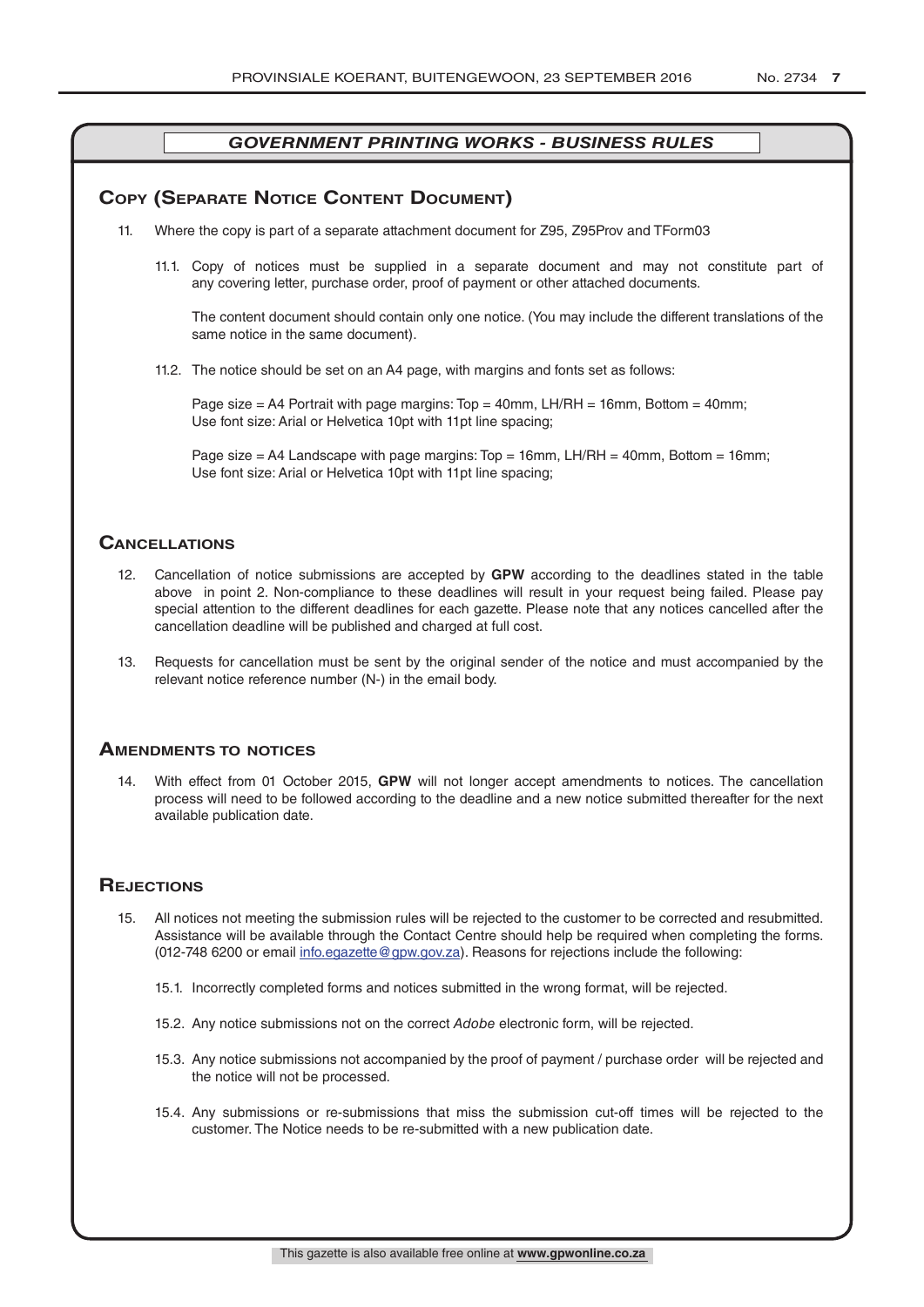#### **ApprovAl of noTiCes**

- 16. Any notices other than legal notices are subject to the approval of the Government Printer, who may refuse acceptance or further publication of any notice.
- 17. No amendments will be accepted in respect to separate notice content that was sent with a Z95 or Z95Prov notice submissions. The copy of notice in layout format (previously known as proof-out) is only provided where requested, for Advertiser to see the notice in final Gazette layout. Should they find that the information submitted was incorrect, they should request for a notice cancellation and resubmit the corrected notice, subject to standard submission deadlines. The cancellation is also subject to the stages in the publishing process, i.e. If cancellation is received when production (printing process) has commenced, then the notice cannot be cancelled.

# **GOVERNMENT PRINTER INDEMNIFIED AGAINST LIABILITY**

- 18. The Government Printer will assume no liability in respect of-
	- 18.1. any delay in the publication of a notice or publication of such notice on any date other than that stipulated by the advertiser;
	- 18.2. erroneous classification of a notice, or the placement of such notice in any section or under any heading other than the section or heading stipulated by the advertiser;
	- 18.3. any editing, revision, omission, typographical errors or errors resulting from faint or indistinct copy.

#### **liAbiliTy of ADverTiser**

19. Advertisers will be held liable for any compensation and costs arising from any action which may be instituted against the Government Printer in consequence of the publication of any notice.

#### **CusTomer inquiries**

Many of our customers request immediate feedback/confirmation of notice placement in the gazette from our Contact Centre once they have submitted their notice – While **GPW** deems it one of their highest priorities and responsibilities to provide customers with this requested feedback and the best service at all times, we are only able to do so once we have started processing your notice submission.

**GPW** has a 2-working day turnaround time for processing notices received according to the business rules and deadline submissions.

Please keep this in mind when making inquiries about your notice submission at the Contact Centre.

- 20. Requests for information, quotations and inquiries must be sent to the Contact Centre ONLY.
- 21. Requests for Quotations (RFQs) should be received by the Contact Centre at least **2 working days** before the submission deadline for that specific publication.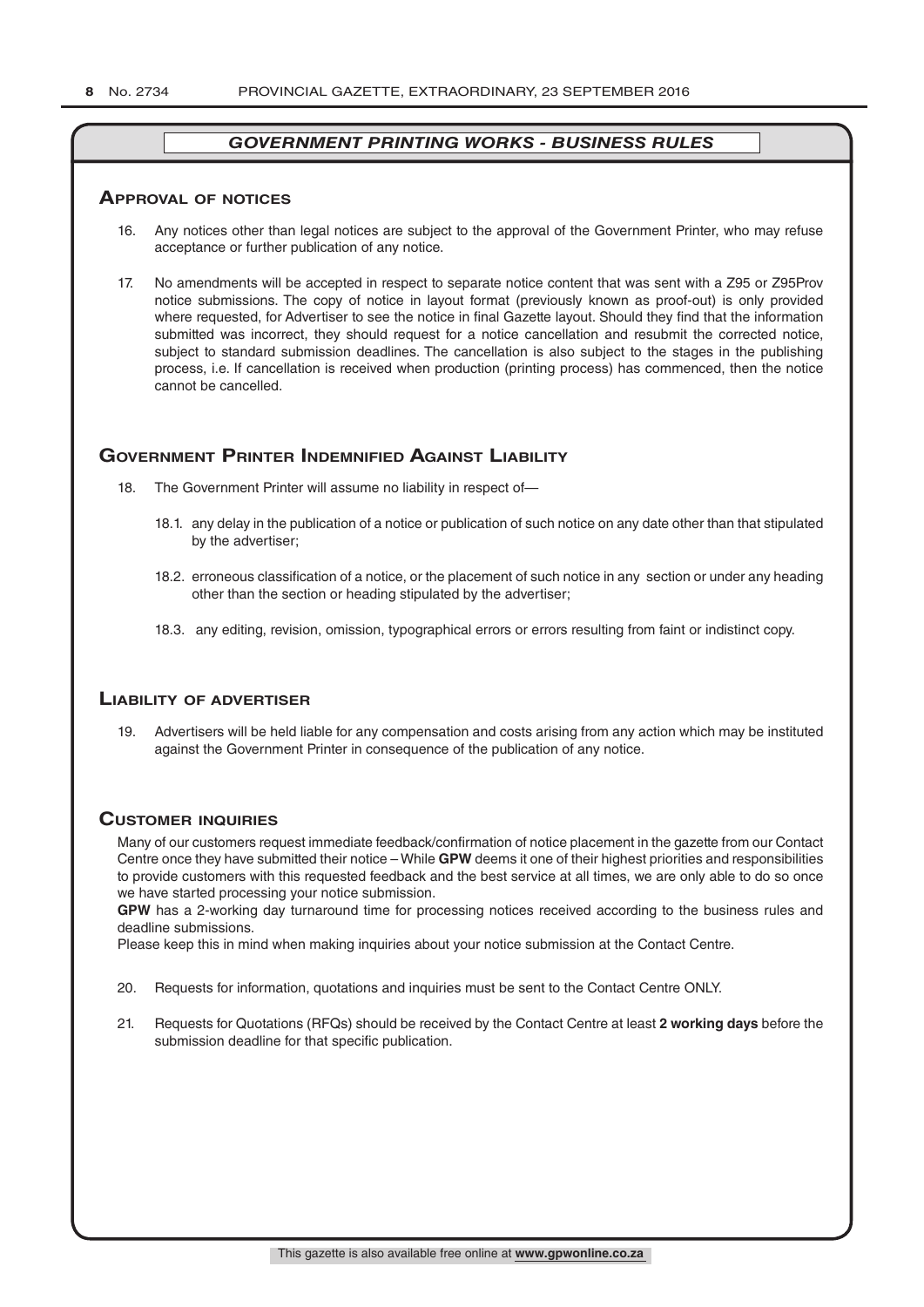### **pAymenT of CosT**

- 22. The Request for Quotation for placement of the notice should be sent to the Gazette Contact Centre as indicated above, prior to submission of notice for advertising.
- 23. Payment should then be made, or Purchase Order prepared based on the received quotation, prior to the submission of the notice for advertising as these documents i.e. proof of payment or Purchase order will be required as part of the notice submission, as indicated earlier.
- 24. Where there is any doubt about the cost of publication of a notice, and in the case of copy, an enquiry, accompanied by the relevant copy, should be addressed to the Gazette Contact Centre, **Government Printing Works**, Private Bag X85, Pretoria, 0001 email: info.egazette@gpw.gov.za before publication.
- 25. Overpayment resulting from miscalculation on the part of the advertiser of the cost of publication of a notice will not be refunded, unless the advertiser furnishes adequate reasons why such miscalculation occurred. In the event of underpayments, the difference will be recovered from the advertiser, and future notice(s) will not be published until such time as the full cost of such publication has been duly paid in cash or electronic funds transfer into the **Government Printing Works** banking account.
- 26. In the event of a notice being cancelled, a refund will be made only if no cost regarding the placing of the notice has been incurred by the **Government Printing Works**.
- 27. The **Government Printing Works** reserves the right to levy an additional charge in cases where notices, the cost of which has been calculated in accordance with the List of Fixed Tariff Rates, are subsequently found to be excessively lengthy or to contain overmuch or complicated tabulation.

# **proof of publiCATion**

- 28. Copies of any of the *Government Gazette* or *Provincial Gazette* can be downloaded from the **Government Printing Works** website www.gpwonline.co.za free of charge, should a proof of publication be required.
- 29. Printed copies may be ordered from the Publications department at the ruling price. The **Government Printing Works** will assume no liability for any failure to post or for any delay in despatching of such *Government Gazette*(s).

# *GOVERNMENT PRINTING WORKS CONTACT INFORMATION*

**Physical Address: Postal Address: GPW Banking Details: Government Printing Works** Private Bag X85 **Bank:** ABSA Bosman Street 149 Bosman Street Pretoria **Account No.:** 405 7114 016 Pretoria 0001 **Branch Code:** 632-005

**For Gazette and Notice submissions:** Gazette Submissions: **E-mail:** submit.egazette@gpw.gov.za **For queries and quotations, contact:** Gazette Contact Centre: **E-mail:** info.egazette@gpw.gov.za

**Contact person for subscribers:** Mrs M. Toka: **E-mail:** subscriptions@gpw.gov.za

**Tel:** 012-748 6200

**Tel:** 012-748-6066 / 6060 / 6058 **Fax:** 012-323-9574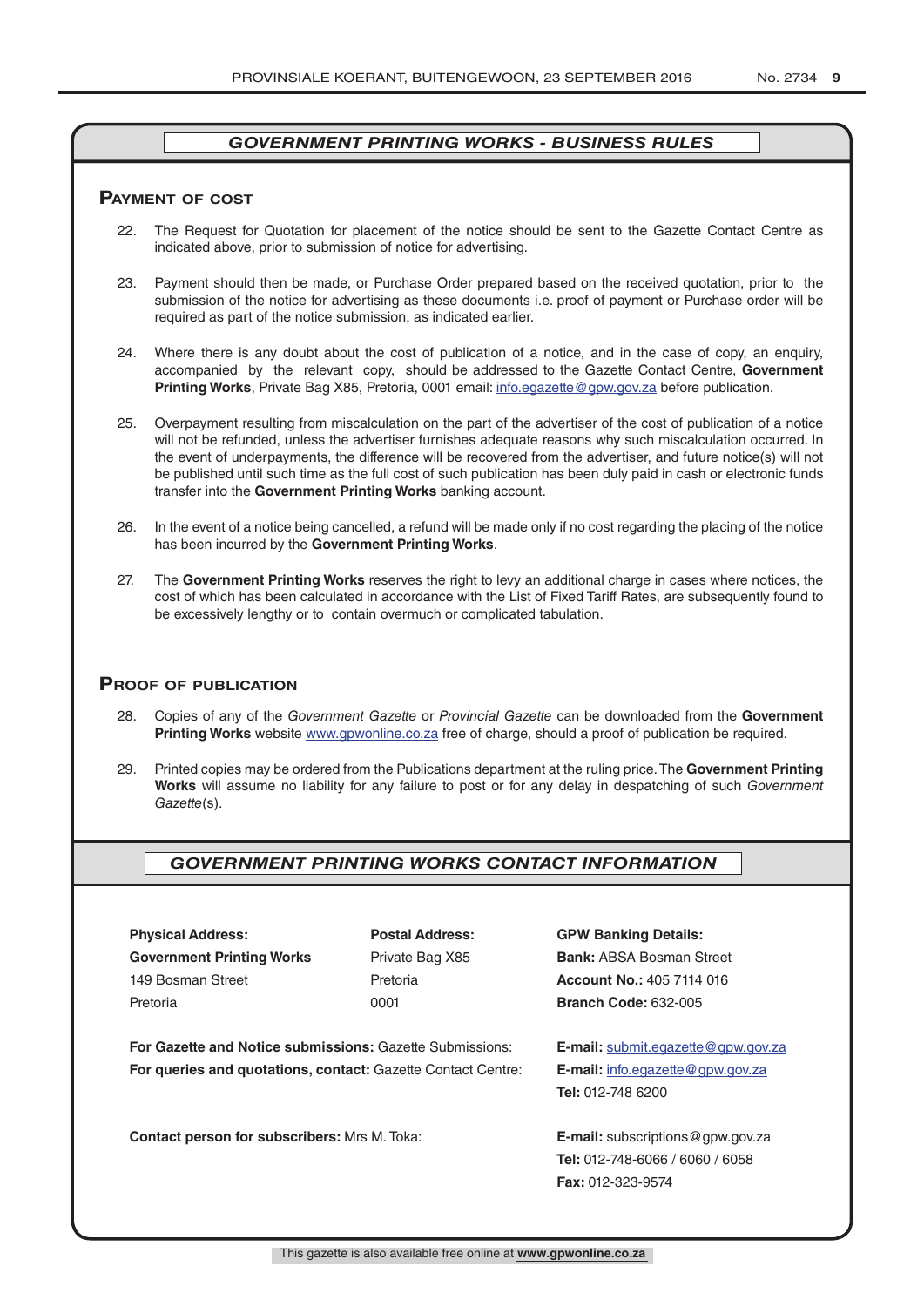#### **Form 2**

# General Notice

### **NOTICE 131 OF 2016**

#### **MPUMALANGA LIQUOR LICENSING ACT, 2006 (Act No. 5 of 2006)**

#### **Notice of applications for liquor licences in terms of section 35**

Notice is hereby given that the applicants specified in the Schedule hereto have given notice of their intention to lodge applications for the grant of new liquor licences to the Secretary, Regional Liquor Licensing Offices in respect of premises situated in the local committee area indicated in the Schedule.

Comments should be made in writing and be addressed to the municipality concerned and a copy to the applicant, to reach the said addresses within thirty (30) days of this application.

Invitation for public comments in applying for a Liquor Licence in terms of section 35(2)(a) of the Mpumalanga Liquor Licensing Act, 2006.

#### **SCHEDULE**

The undermentioned figures used in brackets in the Schedule, have the following meanings:

- (1) = Full name of applicant, ID Number of Applicant.
- (2) = Intended trading name.
- (3) = Notice given on behalf of: self *or* other juristic person/s.
- $(4)$  = Type of licence applied for.
- $(5)$  = Full address and location of the premises
- $(6)$  = Municipality address where comments must be submitted
- $(7)$  = Applicant address where comments must be submitted

# **FHI ANZENI**

#### **MBOMBELA LOCAL MUNICIPALITY**

- (1) I, **LAWRENCE JACKIE TSELA,** ID No. 6905165976089, an adult male, hereby invites written public comments concerning the application for a Liquor Licence to the Mpumalanga Liquor Authority.
- (2) To trade under the name JACKY'S PLACE.
- (3) I make this application for myself.
- $(4)$  The retail sale of liquor in terms of a special liquor license for consumption on and off the premises where the liquor is sold.
- (5) *Physical address:* ERF 10 THEKWANE SOUTH, being an address in the Republic of South Africa and within the boundries of Mpumalanga Province. *Postal address:* P.O. BOX 7268 KANYAMAZANE 1214.
- (6) P.O. BOX 45 MBOMBELA 1200.
- (7) P.O. BOX 7268 KANYAMAZANE 1214.

#### **MBOMBELA LOCAL MUNICIPALITY**

- (1) I, **SIMON SWENKY THWALA,** ID No. 5603235593080, an adult male, hereby invites written public comments concerning the application for a Liquor Licence to the Mpumalanga Liquor Authority.
- (2) To trade under the name EKUPHUMLENI TAVERN.
- (3) I make this application for myself.
- (4) The retail sale of liquor for consumption on the premises where the liquor is sold.
- (5) *Physical address:* STAND NO 75, SIFUNINDLELA TRUST, being an address in the Republic of South Africa and within the boundries of Mpumalanga Province. *Postal address:* P.O. BOX 1741, NELSPRUIT, 1200.
- (6) MBOMBELA LOCAL MUNICIPALITY, P.O. BOX 45, NELSPRUIT, 1200.
- (7) 26 BESTER STREET FIRST FLOOR ORION BUILDING OFFICE NO 116, P.O. BOX 1741, NELSPRUIT,1200

TEL (013) 755 4829 FAX (013) 755 4895.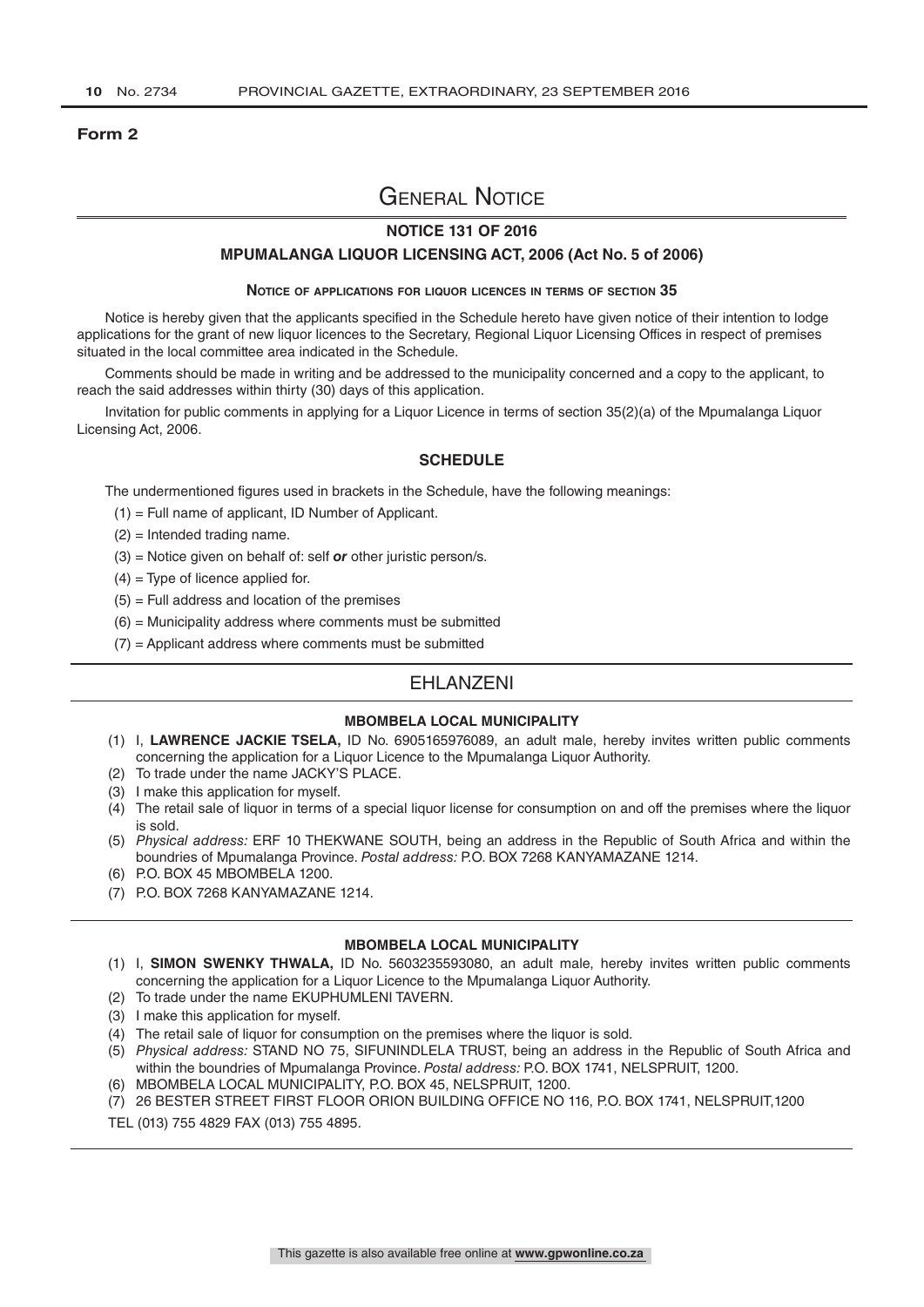#### **BUSHBUCKRIDGE LOCAL MUNICIPALITY**

- (1) I, **Masesi Ingrid Mhlongo,** ID No. 8308100715084, an adult female, hereby invites written public comments concerning the application for a Liquor Licence to the Mpumalanga Liquor Authority.
- (2) To trade under the name Njomane's Pub and Gril.
- (3) I make this application for myself.
- (4) The retail sale of liquor for consumption on and off the premises where the liquor is sold.
- (5) *Physical address:* Coner lisbon and hurtington R536 Skukuza road,Belfast trust, being an address in the Republic of South Africa and within the boundries of Mpumalanga Province. *Postal address:* 39 Akwamaryn street, West acress EXT 6, Nelspruit,1201.
- (6) R533 Graskop Road PO Bag x 9308, bushbuckridge, 1280.
- (7) 39 Akwamaryn Street,West Acress Ext 6, Nelspriut, 1201.

#### **THABA CHWEU LOCAL MUNICIPALITY**

- (1) I, **KENNETHY BANDA,** ID No. 7302126271082, an adult male, hereby invites written public comments concerning the application for a Liquor Licence to the Mpumalanga Liquor Authority.
- (2) To trade under the name UNITY CLUB.
- (3) I make this application for myself.
- (4) The retail sale of liquor for consumption on the premises where the liquor is sold.
- (5) *Physical address:* No. 885 Monument Street, Graskop, being an address in the Republic of South Africa and within the boundries of Mpumalanga Province. *Postal address:* P.O. Box 1164 Sabie 1260.
- (6) Cnr Viljoen & Central Street, P.O. Box 61 Mashishing 1120.
- (7) P. o. Box 1164 Sabie 1260 bandagv@gmail.com.

#### **MBOMBELA LOCAL MUNICIPALITY**

- (1) I, **ZAKHELE RICHARD MNGOMEZULU,** ID No. 8310175286082, an adult male, hereby invites written public comments concerning the application for a Liquor Licence to the Mpumalanga Liquor Authority.
- (2) To trade under the name JABULA TAVERN.
- (3) I make this application for myself.
- (4) The retail sale of liquor for consumption on the premises where the liquor is sold.
- (5) *Physical address:* STAND 010604, MSOGWABA TRUST,MPUMALANGA PROVINCE,1215, being an address in the Republic of South Africa and within the boundries of Mpumalanga Province. *Postal address:* P.O BOX 321, MSOGWABA,1215.
- (6) 1 NEL STREET, MBOMBELA, MPUMALANGA PROVINCE,1200.
- (7) 8TH FLOOR MIDCITY BUILDING, 37 BROWN STREET, MBOMBELA,1200.

#### **BUSHBUCKRIDGE LOCAL MUNICIPALITY**

- (1) I, **NGOBENI GRACE TINTSWALO,** ID No. 6508210690083, an adult female, hereby invites written public comments concerning the application for a Liquor Licence to the Mpumalanga Liquor Authority.
- (2) To trade under the name GAZA EATING HOUSE.
- (3) I make this application for myself.
- (4) The retail sale of liquor in terms of a special liquor license for consumption on and off the premises where the liquor is sold.
- (5) *Physical address:* STAND NO 1024 TINTSWALO VILLAGE ACORNHOEK 1360, being an address in the Republic of South Africa and within the boundries of Mpumalanga Province. *Postal address:* P.O.BOX 198 ACORNHOEK 1360.
- (6) STAND NO 1 MAIN ROAD BUSHBUCKRIDGE 1280.
- (7) STAND NO 1024 TINTSWALO VILLAGE ACORNHOEK.

#### **MBOMBELA LOCAL MUNICIPALITY**

- (1) I, **ZANDILE PROMISE KHOZA,** ID No. 7701270703081, an adult female, hereby invites written public comments concerning the application for a Liquor Licence to the Mpumalanga Liquor Authority.
- (2) To trade under the name RIVERVIEW RESTAURANT AND BAR.
- (3) I make this application for myself.
- (4) The retail sale of liquor in terms of a special liquor license for consumption on and off the premises where the liquor is sold.
- (5) *Physical address:* MATSULU B BUSINESS CENTRE, being an address in the Republic of South Africa and within the boundries of Mpumalanga Province. *Postal address:* P.O.BOX 1797 MATSULU 1203.
- (6) 1 NEL STREET, NELSPRUIT 1200.
- (7) STAND NO 469 MATSULU C.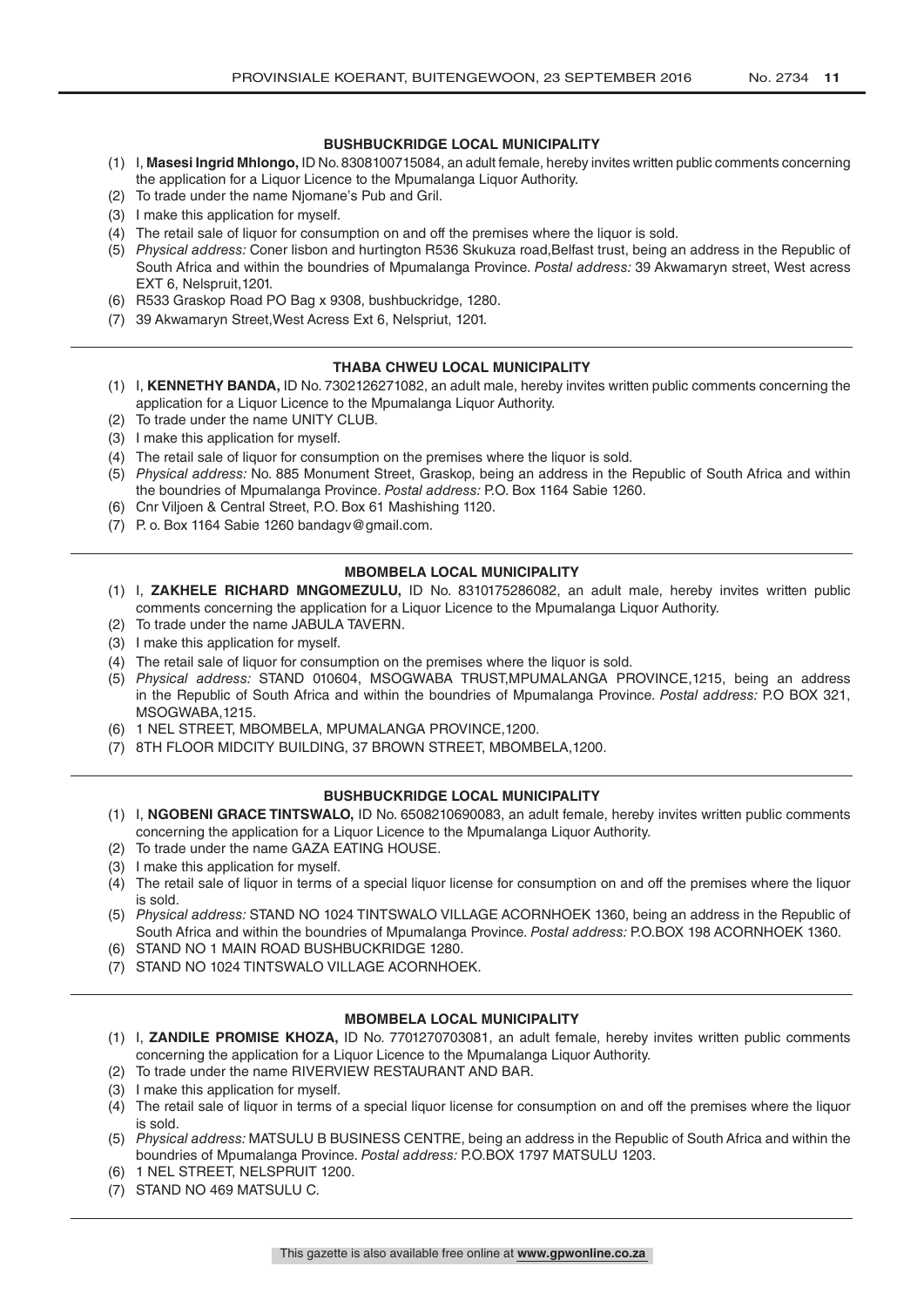#### **BUSHBUCKRIDGE LOCAL MUNICIPALITY**

- (1) I, **BUYILE CYNTHIA MOKOENA,** ID No. 7306220468080, an adult female, hereby invites written public comments concerning the application for a Liquor Licence to the Mpumalanga Liquor Authority.
- (2) To trade under the name O.B. NKOSI LIQUOR STORE.
- (3) I make this application for myself.
- (4) The retail sale of liquor for consumption off the premises where the liquor is sold.
- (5) *Physical address:* STAND NO 419 MSOGWABA TRUST, being an address in the Republic of South Africa and within the boundries of Mpumalanga Province. *Postal address:* P.O.BOX WHITE RIVER 1240.
- (6) P O BOX 45 NELSPRUIT 1200.
- (7) STAND NO 270 PHOLA PARK KABOKWENI.

#### **BUSHBUCKRIDGE LOCAL MUNICIPALITY**

- (1) I, **NGOBENI NYIKO BENEDICT,** ID No. 8512035156088, an adult male, hereby invites written public comments concerning the application for a Liquor Licence to the Mpumalanga Liquor Authority.
- (2) To trade under the name EKAYA GUEST HOUSE.
- (3) I make this application for myself.
- (4) The retail sale of liquor in terms of a special liquor license for consumption on and off the premises where the liquor is sold.
- (5) *Physical address:* STAND NO 668 R40 DWAARSLOOP BUSHBUCKRIDGE 1285, being an address in the Republic of South Africa and within the boundries of Mpumalanga Province. *Postal address:* P.O.BOX 351 MAFEMANI 1285.
- (6) STAND NO 1 MAIN ROAD BUSHBUCKRIDGE.
- (7) STAND NO 270, DOWN STREET, DWAARSLOOP.

#### **BUSHBUCKRIDGE LOCAL MUNICIPALITY**

- (1) I, **NGOBENI NYIKO BENEDICT,** ID No. 8512035156088, an adult male, hereby invites written public comments concerning the application for a Liquor Licence to the Mpumalanga Liquor Authority.
- (2) To trade under the name EKAYA GUEST HOUSE.
- (3) I make this application for myself.
- (4) The retail sale of liquor in terms of a special liquor license for consumption on and off the premises where the liquor is sold.
- (5) *Physical address:* STAND NO 270B DOWN STREET DWAZARSLOOP, being an address in the Republic of South Africa and within the boundries of Mpumalanga Province. *Postal address:* P.O.BOX 351 MAFEMANI 1285.
- (6) STAND NO 1 MAIN ROAD BUSHBUCKRIDGE.
- (7) STAND NO 270 DOWN STREET DWAARSLOOP.

#### **BUSHBUCKRIDGE LOCAL MUNICIPALITY**

- (1) I, **MKHOMBO ASTONE EPHRIME,** ID No. 5309185411089, an adult male, hereby invites written public comments concerning the application for a Liquor Licence to the Mpumalanga Liquor Authority.
- (2) To trade under the name MELEMBE LIQUOR RESTAURANT.
- (3) I make this application on behalf of the juristic person: A B BURGER ATTORNEYS.
- (4) The retail sale of liquor for consumption on the premises where the liquor is sold.
- (5) *Physical address:* STAND NO. 50049, GOTTENBURG VILLAGE, MHALA, being an address in the Republic of South Africa and within the boundries of Mpumalanga Province. *Postal address:* PO BOX 1817, HLUVUKANI 1363.
- (6) R 533 GRASKOP ROAD, PRIVATYE BAG X9308, BUSHBUCKRIDGE 1280.
- (7) P O BOX 1817, HLUVUKANI 1363.

#### **BUSHBUCKRIDGE LOCAL MUNICIPALITY**

- (1) I, **BUYILE CYNTHIA MOKOENA,** ID No. 7306220468080, an adult female, hereby invites written public comments concerning the application for a Liquor Licence to the Mpumalanga Liquor Authority.
- (2) To trade under the name TRY AGAIN.
- (3) I make this application for myself.
- (4) The retail sale of liquor for consumption off the premises where the liquor is sold.
- (5) *Physical address:* STAND NO 108 MSOGWABA TRUST, being an address in the Republic of South Africa and within the boundries of Mpumalanga Province. *Postal address:* P.O.BOX WHITE RIVER 1240.
- (6) P O BOX 45 NELSPRUIT 1200.
- (7) STAND NO 270 PHOLA PARK KABOKWENI.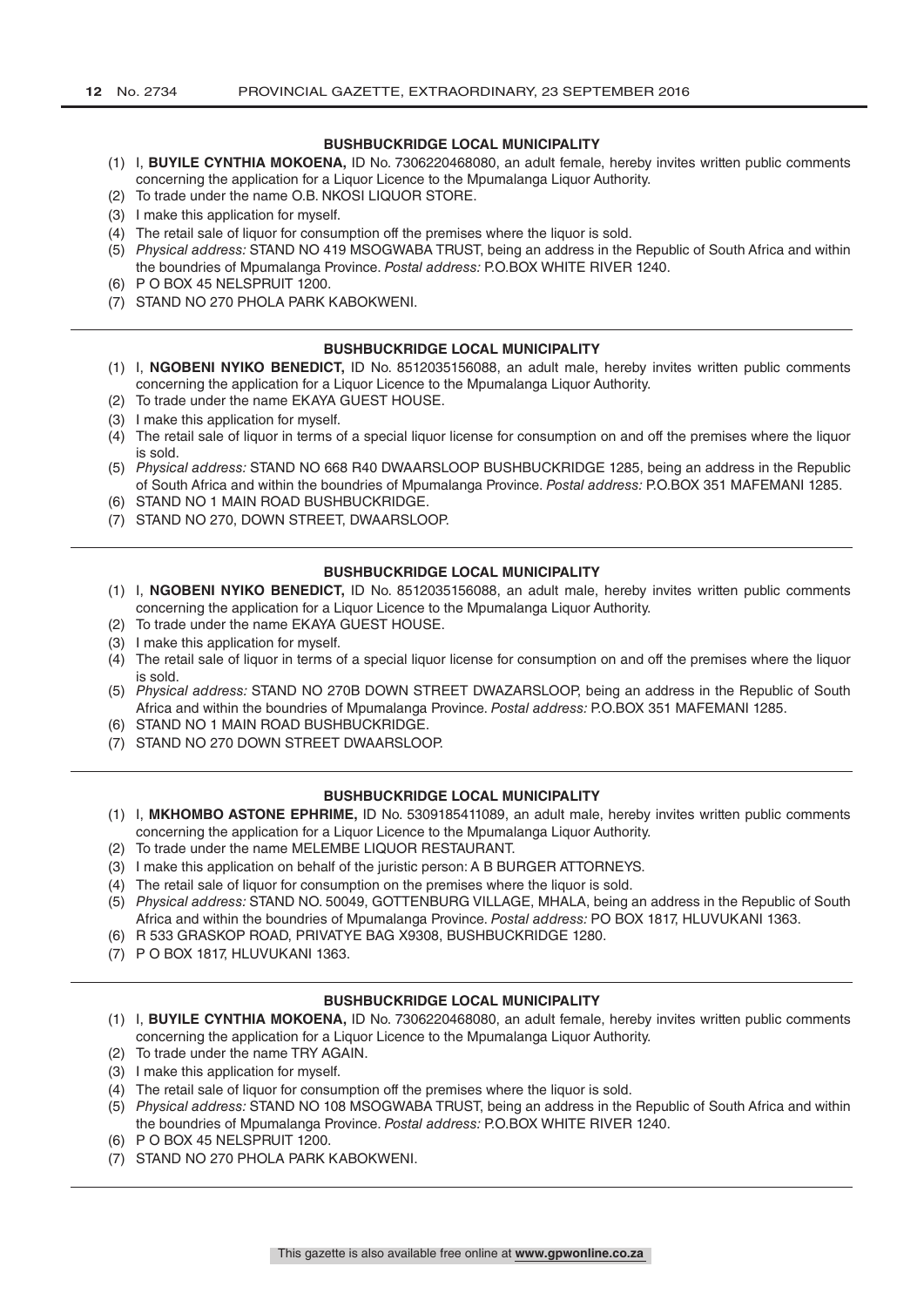#### **BUSHBUCKRIDGE LOCAL MUNICIPALITY**

- (1) I, **BUYILE CYNTHIA MOKOENA,** ID No. 7306220468080, an adult female, hereby invites written public comments concerning the application for a Liquor Licence to the Mpumalanga Liquor Authority.
- (2) To trade under the name PLAZA BAR.
- (3) I make this application for myself.
- (4) The retail sale of liquor for consumption on and off the premises where the liquor is sold.
- (5) *Physical address:* STAND NO 108 MSOGWABA TRUST., being an address in the Republic of South Africa and within the boundries of Mpumalanga Province. *Postal address:* P.O.BOX WHITE RIVER, 1240..
- (6) PO BOX 45, NELSPRUIT, 1200..
- (7) STAND NO 270, PHOLA PARK, KABOKWENI..

#### **BUSHBUCKRIDGE LOCAL MUNICIPALITY**

- (1) I, **BUYILE CYNTHIA MOKOENA,** ID No. 7306220468080, an adult female, hereby invites written public comments concerning the application for a Liquor Licence to the Mpumalanga Liquor Authority.
- (2) To trade under the name MSOGWABA INN.
- (3) I make this application for myself.
- (4) The retail sale of liquor for consumption on and off the premises where the liquor is sold.
- (5) *Physical address:* STAND NO 419 MSOGWABA TRUST, being an address in the Republic of South Africa and within the boundries of Mpumalanga Province. *Postal address:* P.O.BOX WHITE RIVER 1240.
- (6) P O BOX 45 NELSPRUIT 1200.
- (7) STAND NO 270 PHOLA PARK KABOKWENI.

#### **BUSHBUCKRIDGE LOCAL MUNICIPALITY**

- (1) I, **NGOBENI JOHN LUCKY,** ID No. 6806245671080, an adult male, hereby invites written public comments concerning the application for a Liquor Licence to the Mpumalanga Liquor Authority.
- (2) To trade under the name WISANI EATING HOUSE.
- (3) I make this application for myself.
- (4) The retail sale of liquor in terms of a special liquor license for consumption on and off the premises where the liquor is sold.
- (5) *Physical address:* ERF NO 5, TIMBAVATI VILLAGE, FARM 212 KU ACORNHOEK, being an address in the Republic of South Africa and within the boundries of Mpumalanga Province. *Postal address:* P.O.BOX 198 ACORNHOEK 1360.
- (6) STAND NO 1 MAIN ROAD BUSHBUCKRIDGE.
- (7) ERF NO 5 .TIMBAVATI VILLAGE, FARM 212 KU ACORNHOEK.

#### **THABA CHWEU LOCAL MUNICIPALITY**

- (1) I, **Carla Isabel Da Cunha,** ID No. 6302130788080, an adult female, hereby invites written public comments concerning the application for a Liquor Licence to the Mpumalanga Liquor Authority.
- (2) To trade under the name Free Form Music and Arts Festival.
- (3) I make this application for myself.
- (4) The retail sale of liquor in terms of a special liquor license in respect of a specified event.
- (5) *Physical address:* Graskop Holiday Resort, 60 Hugenote Street, Graskop, 1270, being an address in the Republic of South Africa and within the boundries of Mpumalanga Province. *Postal address:* P.O. Box 838, Graskop, 1270.
- (6) Cnr Sentraal and Viljoen Street, Lydenburg, 1120.
- (7) Canimambo Centre, Corner Louis Trichardt Avenue & Main Road, Graskop, 1270.

#### **NKOMAZI LOCAL MUNICIPALITY**

- (1) I, **FRANCE HLONGWANE,** ID No. 6610215510082, an adult male, hereby invites written public comments concerning the application for a Liquor Licence to the Mpumalanga Liquor Authority.
- (2) To trade under the name HLOKZA RESTAURANT.
- (3) I make this application on behalf of the juristic person: 3 ID TISSUES. (Reg No. 2011/100270/23).
- (4) The retail sale of liquor for consumption on and off the premises where the liquor is sold.
- (5) *Physical address:* STAND NO 5/R15/1415, being an address in the Republic of South Africa and within the boundries of Mpumalanga Province. *Postal address:* PO BOX 1129 MALELANE 1420.
- (6) PRIVATE BAG X101 MALELANE 1320.
- (7) PO BOX 1129 MALELANE 1320.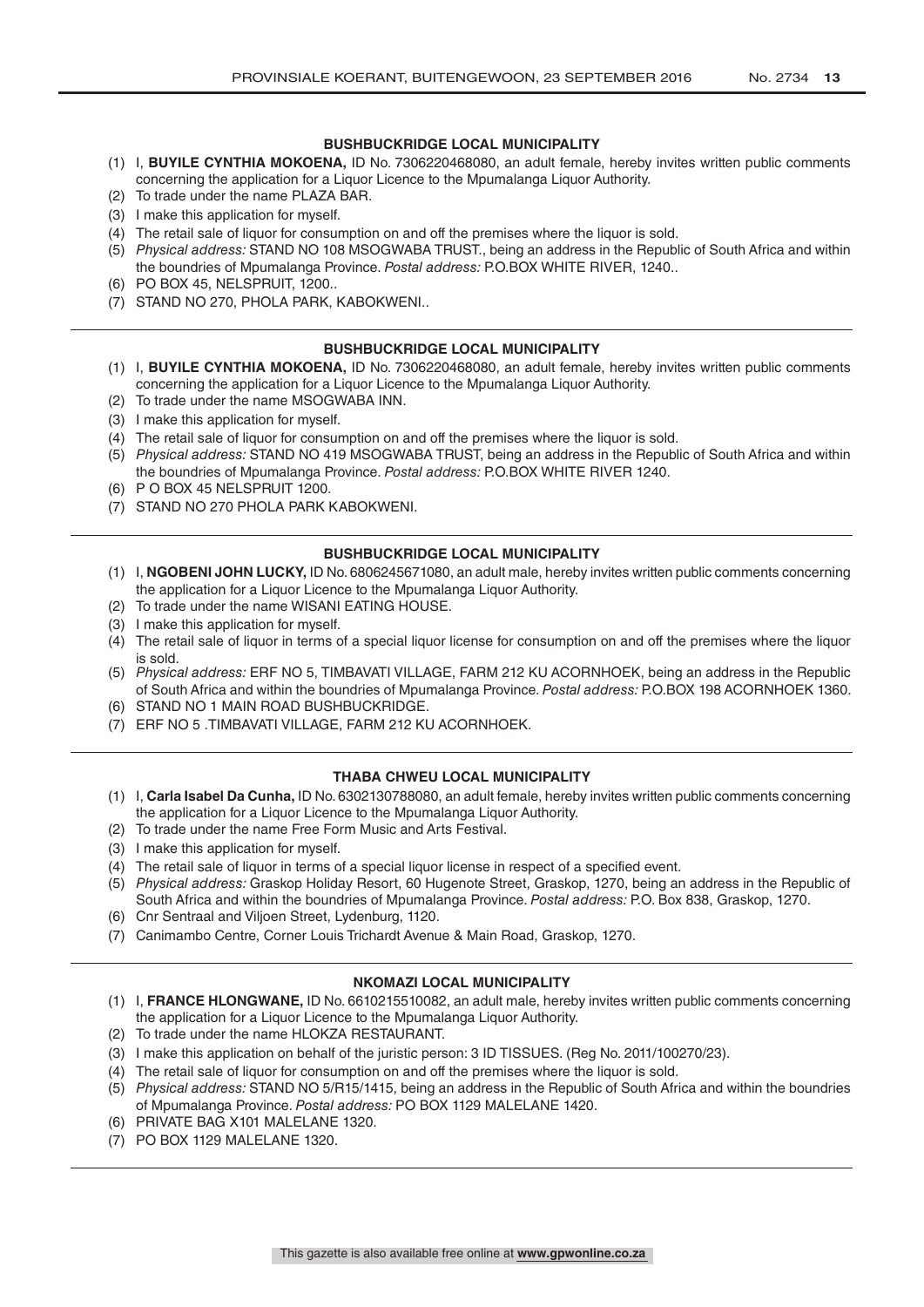#### **MBOMBELA LOCAL MUNICIPALITY**

- (1) I, **Keith Ivor Denys Brown,** ID No. 6208305105085, an adult male, hereby invites written public comments concerning the application for a Liquor Licence to the Mpumalanga Liquor Authority.
- (2) To trade under the name Blikskottel.
- (3) I make this application for myself.
- (4) The micro-manufacture and the retail sale of such micro-manufactured liquor for consumption on and off the premises where such liquor is sold.
- (5) *Physical address:* Ekhukanyenyi Centre, JV-53, Unit 209, Nelspruit, 1200, being an address in the Republic of South Africa and within the boundries of Mpumalanga Province. *Postal address:* P.O. Box 1891, White River, 1240.
- (6) 1 Nel Street, Mbombela, 1200.
- (7) 32 van Rensburg Street, Nelpruit, 1200.

#### **MBOMBELA LOCAL MUNICIPALITY**

- (1) I, **ZANDILE PROMISE KHOZA,** ID No. 7701270703081, an adult female, hereby invites written public comments concerning the application for a Liquor Licence to the Mpumalanga Liquor Authority.
- (2) To trade under the name GRILL & CHILL RESTAURANT AND SPORTS BAR.
- (3) I make this application for myself.
- (4) The retail sale of liquor in terms of a special liquor license for consumption on and off the premises where the liquor is sold.
- (5) *Physical address:* 28 STATION STREET, MALELANE, 1320, being an address in the Republic of South Africa and within the boundries of Mpumalanga Province. *Postal address:* P.O.BOX 1797, MATSULU, 1203.
- (6) PRIVATE BAG X101, MALELANE, 1320.
- (7) STAND NO 469, MATSULU C.

# GERT SIBANDE

#### **MSUKALIGWA LOCAL MUNICIPALITY**

- (1) I, **Sbusiso Peter Masina,** ID No. 840616 611 5080, an adult male, hereby invites written public comments concerning the application for a Liquor Licence to the Mpumalanga Liquor Authority.
- (2) To trade under the name -.
- (3) I make this application for myself.
- (4) The retail sale of liquor for consumption on the premises where the liquor is sold.
- (5) *Physical address:* Stand no 7254, being an address in the Republic of South Africa and within the boundries of Mpumalanga Province. *Postal address:* De Jager Street 43A, Pharma Centre.
- (6) Civic Centre C/o Kerk & Taute Street Ermelo Mpumalanga Province South Africa 2350.
- (7) De Jager Street 43A Pharma Centre.

#### **ALBERT LUTHULI LOCAL MUNICIPALITY**

- (1) I, **KANSAS RYDER SHABANGU,** ID No. 8711125723084, an adult male, hereby invites written public comments concerning the application for a Liquor Licence to the Mpumalanga Liquor Authority.
- (2) To trade under the name KHUBONYE LIQUOR STORE.
- (3) I make this application for myself.
- (4) The retail sale of liquor for consumption off the premises where the liquor is sold.
- (5) *Physical address:* STAND NO. 2400, KOMKRAANS FARM, CAROLINA, 1185, being an address in the Republic of South Africa and within the boundries of Mpumalanga Province. *Postal address:* P.O. BOX 24, ERMELO, 2350.
- (6) P.O. BOX 1246, ERMELO, 2350.
- (7) ERF NO. 6296, EXTENSION 6, WESSELTON LOCATION.

#### **GOVAN MBEKI LOCAL MUNICIPALITY**

- (1) I, **zanele kgomo,** ID No. 7608105536083, an adult male, hereby invites written public comments concerning the application for a Liquor Licence to the Mpumalanga Liquor Authority.
- (2) To trade under the name Nox liquor store.
- (3) I make this application for myself.
- (4) The retail sale of liquor for consumption on and off the premises where the liquor is sold.
- (5) *Physical address:* 2128 khama Street, Embalenhle, 2285, being an address in the Republic of South Africa and within the boundries of Mpumalanga Province. *Postal address:* P O Box 276, Embalenhle, 2285.
- (6) Central business district, Horwood Street, Secunda 2302.
- (7) 2128 khama Street, Embalenhle, 2285.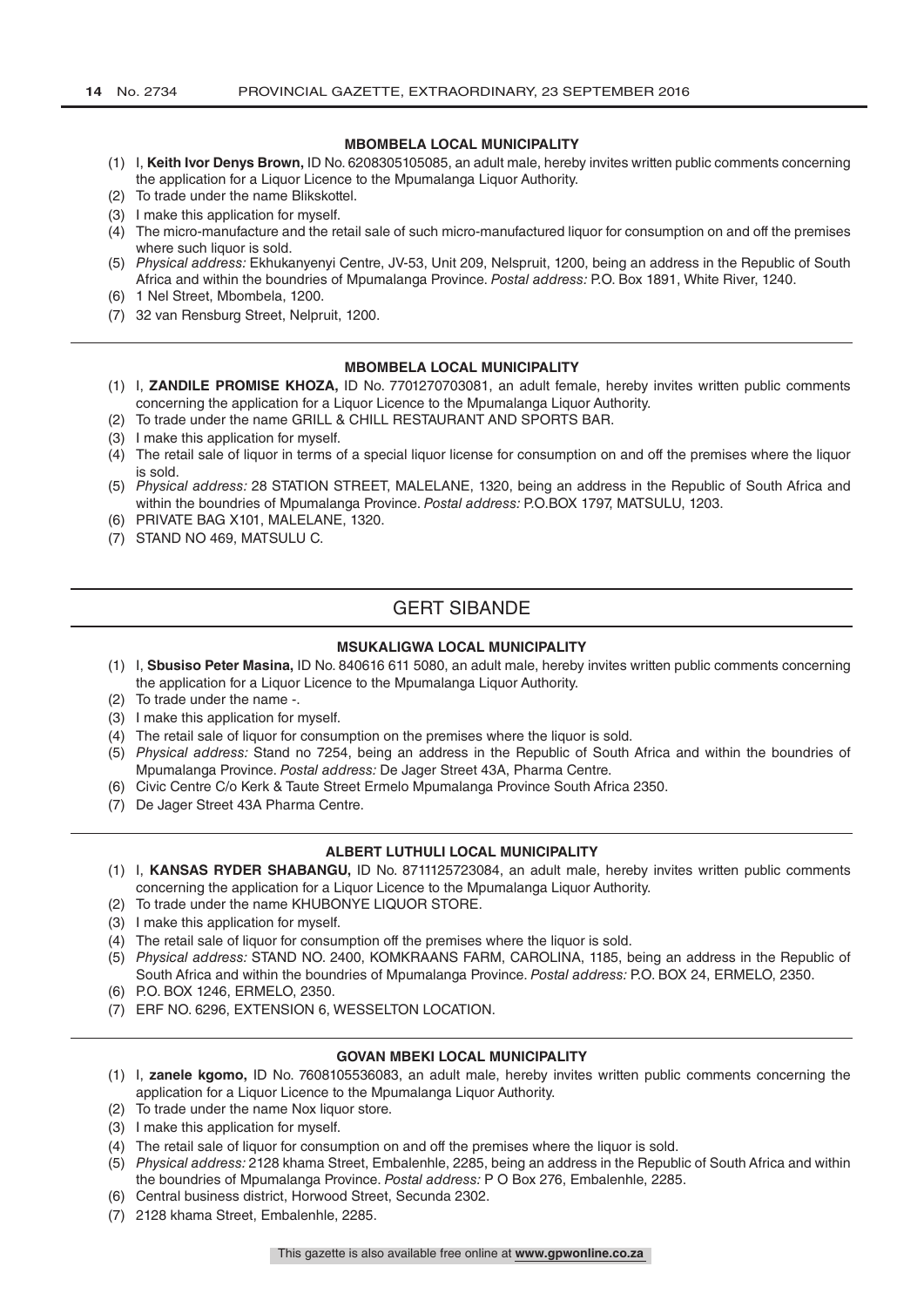#### **MKHONDO LOCAL MUNICIPALITY**

- (1) I, **Jakob Johannes Fransisco De La Rosa,** ID No. 5612065036086, an adult male, hereby invites written public comments concerning the application for a Liquor Licence to the Mpumalanga Liquor Authority.
- (2) To trade under the name Bridge 14 Moth Club Association (Piet Retief).
- (3) I make this application on behalf of the juristic person: Bridge 14 Moth Club Association (Piet Retief).
- (4) The retail sale of liquor for consumption on the premises where the liquor is sold.
- (5) *Physical address:* 13 A Hansen Street, Piet Retief, 2380, being an address in the Republic of South Africa and within the boundries of Mpumalanga Province. *Postal address:* PO Box 2479, Piet Retief, 2380.
- (6) corner of Market & De Wet Street / PO Box 23, Mkhonde (Piet Retief), 2380.
- (7) 13 A Hansen Street / PO Box 2479, Piet Retief, 2380.

#### **GOVAN MBEKI LOCAL MUNICIPALITY**

- (1) I, **Marios Marfou,** ID No. 760914 5253 085, an adult male, hereby invites written public comments concerning the application for a Liquor Licence to the Mpumalanga Liquor Authority.
- (2) To trade under the name Ribz and Grilz.
- (3) I make this application on behalf of the juristic person: Lakama Accommodation CC. (Reg No. 1995/030518/23).
- (4) The retail sale of liquor for consumption on the premises where the liquor is sold.
- (5) *Physical address:* Shop No. 4 East Side Lifestyle Shopping Centre, Corner Horwood and PDP Kruger Avenue, Secunda, being situated on Consolidated Erf 8942, Secunda Township Extension 25, being an address in the Republic of South Africa and within the boundries of Mpumalanga Province. *Postal address:* P.O. Box 1002, Kriel, 2271.
- (6) Central Business Area, Town Council Building, Horwood Street, Secunda, 2302.
- (7) P.O. Box 11230, Queenswood, 0121 or Paula@dynamicliq.co.za.

#### **GOVAN MBEKI LOCAL MUNICIPALITY**

- (1) I, **Marios Marfou,** ID No. 760914 5253 085, an adult male, hereby invites written public comments concerning the application for a Liquor Licence to the Mpumalanga Liquor Authority.
- (2) To trade under the name Ribz and Grilz.
- (3) I make this application on behalf of the juristic person: Lakama Accommodation CC. (Reg No. 1995/030518/23).
- (4) The retail sale of liquor for consumption on the premises where the liquor is sold.
- (5) *Physical address:* Shop No. 4 East Side Lifestyle Shopping Centre, Corner Horwood and PDP Kruger Avenue, Secunda, being situated on Consolidated Erf 9842, Secunda Township Extension 25., being an address in the Republic of South Africa and within the boundries of Mpumalanga Province. *Postal address:* P.O. Box 1002, Kriel, 2271..
- (6) Central Business Area, Town Council Building, Horwood Street, Secunda, 2302..
- (7) P.O. Box 11230, Queenswood, 0121 or Paula@dynamicliq.co.za.

#### **ALBERT LUTHULI LOCAL MUNICIPALITY**

- (1) I, **DUBA ZAKHELE,** ID No. 8205035889085, an adult male, hereby invites written public comments concerning the application for a Liquor Licence to the Mpumalanga Liquor Authority.
- (2) To trade under the name PRIZAKES PLCE.
- (3) I make this application for myself.
- (4) The retail sale of liquor in terms of a special liquor license for consumption on and off the premises where the liquor is sold.
- (5) *Physical address:* STAND NO STAND NO 5977 SLOBELA EXTENSION, being an address in the Republic of South Africa and within the boundries of Mpumalanga Province. *Postal address:* P.O.BOX 347 CAROLINE 1185.
- (6) P O BOX 24 CAROLINE 1185.
- (7) STAND NO 5977 SLOBELA EXTENSION 4.

#### **ALBERT LUTHULI LOCAL MUNICIPALITY**

- (1) I, **CHRISTELLE DE WET,** ID No. 6203310026087, an adult female, hereby invites written public comments concerning the application for a Liquor Licence to the Mpumalanga Liquor Authority.
- (2) To trade under the name HUMALA RIVER LODGE.
- (3) I make this application on behalf of the juristic person: CERINO TRADING 29 (PTY) LTD. (Reg No. 2008/002450/07).
- (4) The retail sale of liquor for consumption on the premises where the liquor is sold.
- (5) *Physical address:* PORTION 1 OF THE FARM ROZENTUIN 159, REGISTRATION DIVISION IT, MPUMALANGA PROVINCE, being an address in the Republic of South Africa and within the boundries of Mpumalanga Province. *Postal address:* P.O. BOX 787214, SANDTON, 2146.
- (6) 28 CHURCH STREET, CAROLINA, BOX 24, CAROLINA, 1185.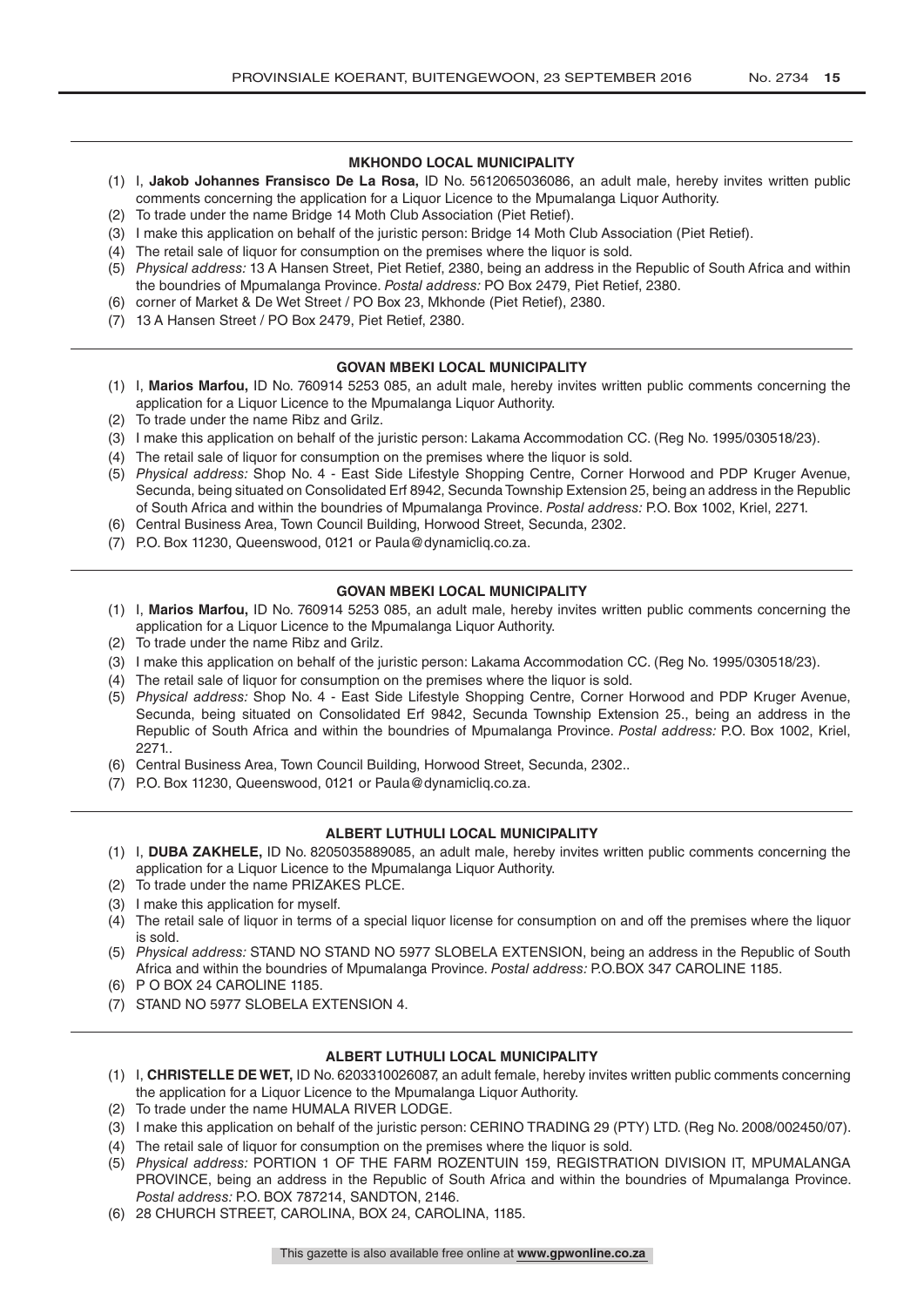#### (7) C/O SWANEPOEL & PARTNERS INCORPORATED, BOX 1300, NELSPRUIT 1200. MAT20635.

# NKANGALA

#### **THEMBISILE HANI LOCAL MUNICIPALITY**

- (1) I, **NTSIBANDE AARON JABULANI,** ID No. 7608145769082, an adult male, hereby invites written public comments concerning the application for a Liquor Licence to the Mpumalanga Liquor Authority.
- (2) To trade under the name BHIBO'S TAVERN.
- (3) I make this application on behalf of the juristic person: MTHOMBENI STEPHEN.
- (4) The retail sale of liquor for consumption on and off the premises where the liquor is sold.
- (5) *Physical address:* STAND NO. 1317 STREET 51 PHOLA PARK KWAMHLANGA 1022, being an address in the Republic of South Africa and within the boundries of Mpumalanga Province. *Postal address:* P.O. BOX 142 EMPUMALANGA 0458.
- (6) STAND NO. 24, OPPOSITE POLICE STATION, KWAGGAFONTEIN PRIVATE X4041 EMPUMALANGA 0458.
- (7) P.O. BOX 142 EMPUMALANGA 0458.

#### **STEVE TSHWETE LOCAL MUNICIPALITY**

- (1) I, **PHUZI ANDRIES NKOSI,** ID No. 5106165389081, an adult male, hereby invites written public comments concerning the application for a Liquor Licence to the Mpumalanga Liquor Authority.
- (2) To trade under the name ENDUMBENI PUB.
- (3) I make this application for myself.
- (4) The retail sale of liquor for consumption on the premises where the liquor is sold.
- (5) *Physical address:* NO. 6403 MAHLANGU STREET, MHLUZI 1053, being an address in the Republic of South Africa and within the boundries of Mpumalanga Province. *Postal address:* P.O. BOX 1118 MHLUZI 1053.
- (6) P.O. BOX 14 MIDDELBURG 1050.
- (7) NO. 6403 MAHLANGU STREE, MHLUZI.

#### **STEVE TSHWETE LOCAL MUNICIPALITY**

- (1) I, **PHUZI ANDRIES NKOSI,** ID No. 5106165389081, an adult male, hereby invites written public comments concerning the application for a Liquor Licence to the Mpumalanga Liquor Authority.
- (2) To trade under the name ENDUMBENI PUB.
- (3) I make this application for myself.
- (4) The retail sale of liquor for consumption on the premises where the liquor is sold.
- (5) *Physical address:* NO. 6403 MAHLANGU STREET, MHLUZI, 1053, being an address in the Republic of South Africa and within the boundries of Mpumalanga Province. *Postal address:* P.O. BOX 1118, MHLUZI, 1053.
- (6) P.O. BOX 14, MIDDELBURG, 1050.
- (7) NO. 6403 MAHLANGU STREE, MHLUZI.

#### **STEVE TSHWETE LOCAL MUNICIPALITY**

- (1) I, **Robert Sibanda,** ID No. 760912 6292 185, an adult male, hereby invites written public comments concerning the application for a Liquor Licence to the Mpumalanga Liquor Authority.
- (2) To trade under the name Downtown Liquors.
- (3) I make this application for myself.
- (4) The retail sale of liquor for consumption on and off the premises where the liquor is sold.
- (5) *Physical address:* Shop Number 5, Palm Centre, Joubert Street, ERF Number 976, Middelburg, 1050., being an address in the Republic of South Africa and within the boundries of Mpumalanga Province. *Postal address:* Palm Centre, 976 Joubert Street, Middelburg, 1050..
- (6) Cnr Walter Sisulu Street & Wanderers Avenue, Middelburg, 1050.; P. O Box 14, Middelburg, 1050..
- (7) Palm Centre, Joubert Street, ERF Number 976, Middelburg, 1050..

#### **THEMBISILE HANI LOCAL MUNICIPALITY**

- (1) I, **ZULU SIPHO SAM JOSIAH,** ID No. 7101195372080, an adult male, hereby invites written public comments concerning the application for a Liquor Licence to the Mpumalanga Liquor Authority.
- (2) To trade under the name KHAYELISHA LIAQUOR STORE.
- (3) I make this application for myself.
- (4) The retail sale of liquor for consumption off the premises where the liquor is sold.
- (5) *Physical address:* STAND NO 1036, WOLWENKOP A, being an address in the Republic of South Africa and within the boundries of Mpumalanga Province. *Postal address:* P.O.BOX 1441 BRONKHOSPRUIT 1020.

This gazette is also available free online at **www.gpwonline.co.za**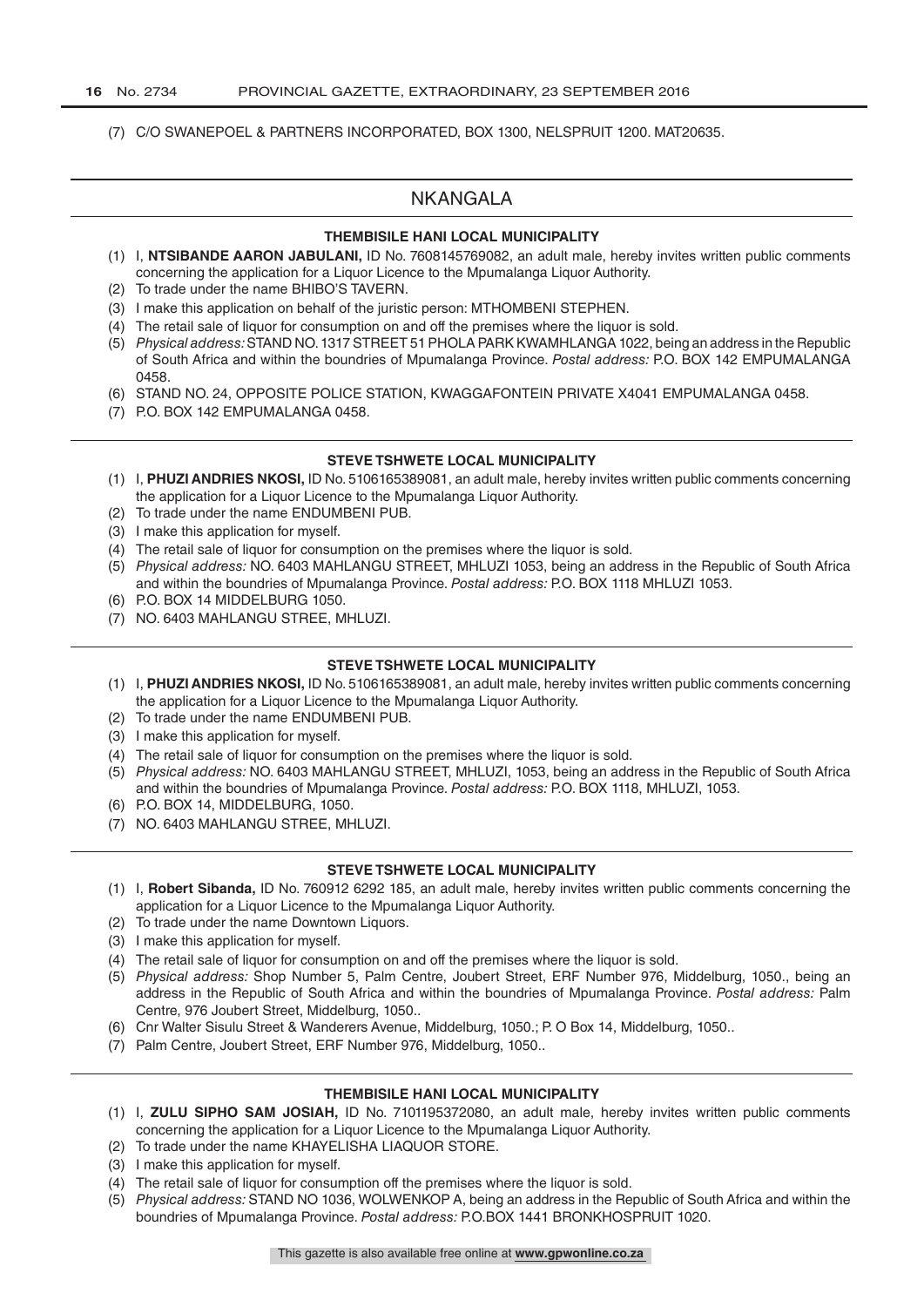- (6) PRIVATE BAG X 4041, EMPUMALANGA, 0458.
- (7) PLOT 212, ROOIPOORT, BRONKHOSPRUIT, 1020.

#### **EMAKHAZENI LOCAL MUNICIPALITY**

- (1) I, **Chris Oelofse,** ID No. 5808075013087, an adult male, hereby invites written public comments concerning the application for a Liquor Licence to the Mpumalanga Liquor Authority.
- (2) To trade under the name African Leaves Guesthouse.
- (3) I make this application on behalf of the juristic person: Eagle Creek Investments 309 (Pty) Limited. (Reg No. 2005/003732/07).
- (4) The retail sale of liquor for consumption on the premises where the liquor is sold.
- (5) *Physical address:* African Leaves Trout Farm, Portion 7 of Farm Zuikerboschoek 80, Dullstroom Lydenburg., being an address in the Republic of South Africa and within the boundries of Mpumalanga Province. *Postal address:* C/o P O Box 2177, Alberton, 1450..
- (6) 25 Scheepers Street, Belfast (P O Box 17, Belfast, 1100)..
- (7) C/o P O Box 2177, Alberton, 1450 / chris@liqlaw.co.za.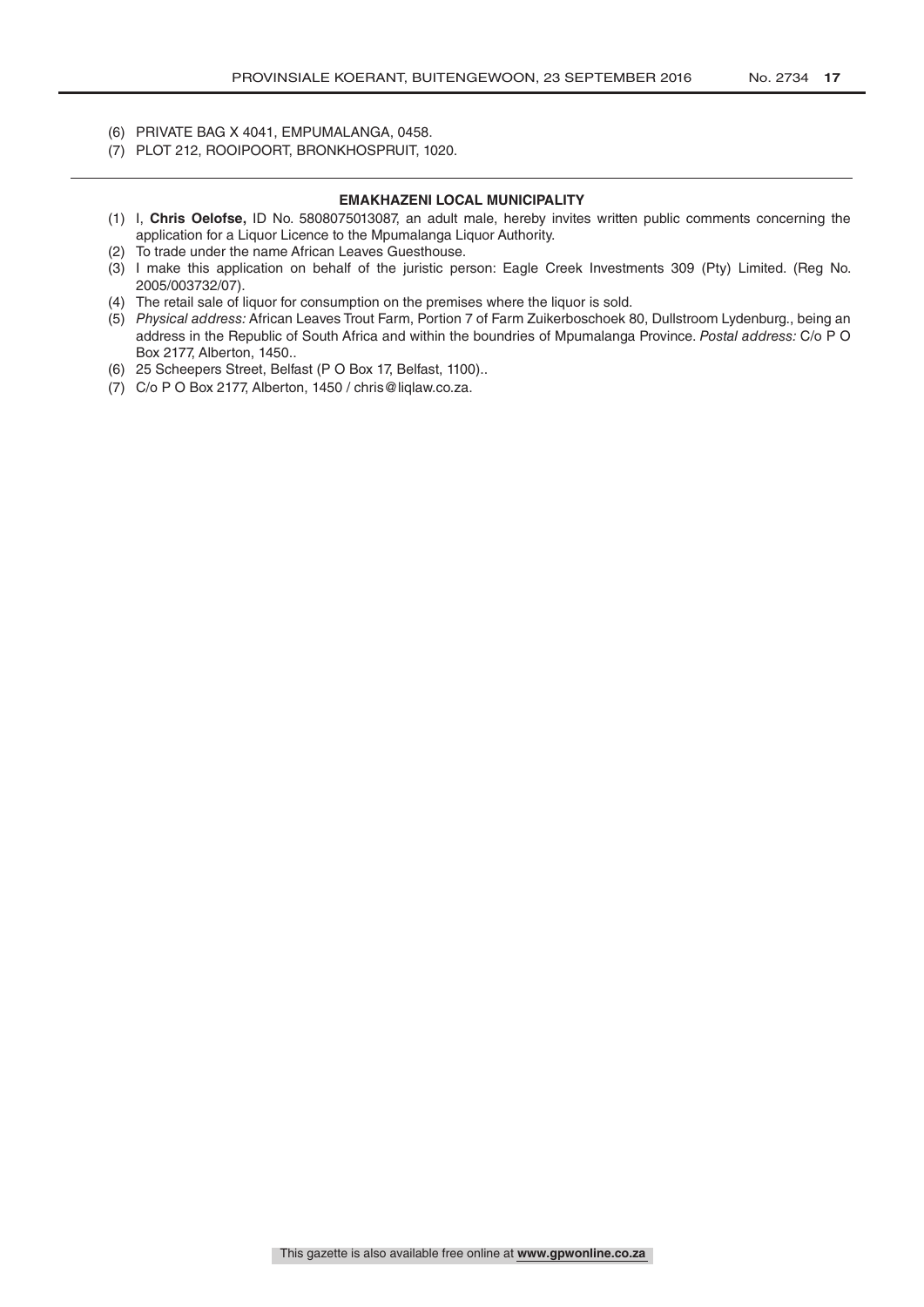#### **Form 10**

# General Notice

### **NOTICE 132 OF 2016**

#### **MPUMALANGA LIQUOR LICENSING ACT, 2006 (Act No. 5 of 2006)**

#### **Notice of applications for transfer of liquor licences in terms of section 43**

Notice is hereby given that the applicants specified in the Schedule hereto have given notice of their intention to lodge applications for the transfer of existing liquor licences to the Secretary, Regional Liquor Licensing Offices in respect of premises situated in the local committee area indicated in the Schedule.

Comments should be made in writing and be addressed to the municipality concerned and a copy to the applicant, to reach the said addresses within thirty (30) days of this publication.

Invitation for public comments in respect of a Liquor Licence in terms of section 43 of the Mpumalanga Liquor Licensing Act, 2006.

#### **SCHEDULE**

The undermentioned figures used in brackets in the Schedule, have the following meanings:

- (1) = Full name of applicant, ID Number of Applicant.
- (2) = Existing liquor licence number to be transfered.
- $(3)$  = Intended trading name.
- (4) = Notice given on behalf of: self *or* other juristic person/s.
- $(5)$  = Type of licence applied for.
- $(6)$  = Full address and location of the premises
- $(7)$  = Municipality address where comments must be submitted
- $(8)$  = Applicant address where comments must be submitted

# GERT SIBANDE

#### **ALBERT LUTHULI LOCAL MUNICIPALITY**

- (1) I, **HUMAN Hugo,** ID No. 5808085156082, an adult male, hereby invites written public comments concerning the application for transfer of an existing Liquor Licence to the Mpumalanga Liquor Authority.
- (2) Liquor Licence Number MPU/027650.
- (3) Trading under the name Komati Gorge Lodge.
- (4) I make this application on behalf of the juristic person: Komati Gorge Lodge (PTY) LTD. (Reg No. 2015/085816/07).
- (5) The retail sale of liquor for consumption on the premises where the liquor is sold.
- (6) *Physical address:* Farm Waterfall, JT 424, Carolina 1185, being an address in the Republic of South Africa and within the boundries of Mpumalanga Province. *Postal address:* C/O PO Box 1618, Groblersdal, 0470.
- (7) 28 Church Street, Carolina 1185.
- (8) 5 Kruger Street Groblersdal 0470.

# **FHI ANZENI**

#### **MBOMBELA LOCAL MUNICIPALITY**

- (1) I, **Jacques Hodsdon,** ID No. 8211025222089, an adult male, hereby invites written public comments concerning the application for transfer of an existing Liquor Licence to the Mpumalanga Liquor Authority.
- (2) Liquor Licence Number MPU / 030144.
- (3) Trading under the name Crisp.
- (4) I make this application on behalf of the juristic person: Servimark 148 (Pty) Ltd. (Reg No. 2012/201023/07).
- (5) The retail sale of liquor for consumption on the premises where the liquor is sold.
- (6) *Physical address:* Shop HG 13, ABSA Square, Nelspruit, 1200, being an address in the Republic of South Africa and within the boundries of Mpumalanga Province. *Postal address:* P.O. Box 7734, Sonpark,1206.
- (7) 1 Nel Street, Mbombela, 1200.
- (8) Shop HG 13, ABSA Square, Nelspruit, 1200.